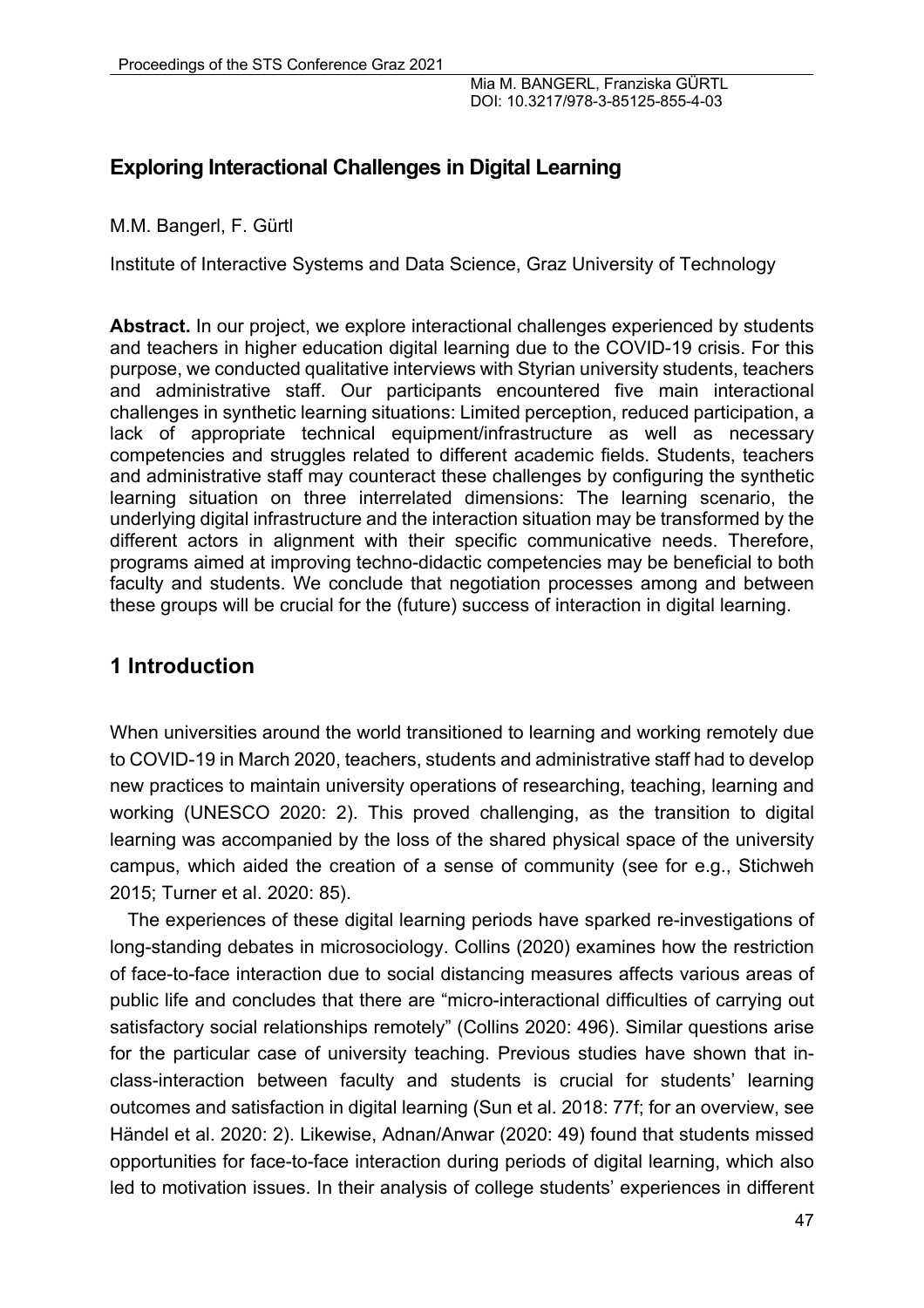digital learning scenarios, Gillis and Krull (2020: 296) observed that while students generally value interaction, the ways in which teachers specifically encourage interaction in class may be equally decisive.

In our paper, we aim to answer the following question: How do teachers and students experience interactional challenges in digital learning? In this context, we consider all situations in which two or more individuals may refer to each other via digital technologies as digital interaction situations (see section 2). By conducting qualitative interviews with university staff and students, we describe the interactional challenges experienced by our participants. In doing so, we trace how opportunities for interaction in digital learning may be enabled by specific techno-didactic measures.

Various concepts have been suggested to understand the rapid digitalization of university teaching and learning due to COVID-19, including distance learning, digital learning, online learning, and blended learning.<sup>1</sup> However, we argue that neither of these terms is fully suitable to describe the variety of learning scenarios encountered by our interviewees (e.g., video conferences, streams, recordings, texts, blended learning). Therefore, we use the term 'digital learning' to refer to learning situations which are characterized by the incorporation of and/or mediation by digital technologies, allowing the interactants to communicate synchronously or asynchronously. Thus, our understanding of 'digital learning' includes all scenarios commonly associated with distance, digital, online, and blended learning.

In the following section, we summarize selected theoretical concepts helpful for understanding digitally mediated interaction before giving an overview of our methods and sample (section 3). We then present five main interactional challenges identified in our data (section 4). Subsequently, we look at opportunities for different groups of actors to configure synthetic learning situations in order to overcome these challenges (section 5). Finally, we point out limitations of our research (section 6), summarize central points of our analysis and suggest some areas for further research (section 7).

 $1$  Gašević et al. (2015) demonstrate that the conceptual understanding of the term 'online learning' has evolved and diversified since its first occurrence in the 1990s, while nevertheless remaining ambiguous. They define 'distance learning' as "teaching and planned learning where the teaching occurs in a different place from learning" (Gašević et al. 2015: 99) while understanding 'online learning' as "a form of distance education where technology mediates the learning process, teaching is delivered completely using the internet and students and instructors are not required to be available at the same time and place" (Gašević et al. 2015: 100). Finally, the term 'blended learning' is used to denote "practices that combine (or blend) traditional face-to-face instruction with online learning" (Gašević et al. 2015: 101).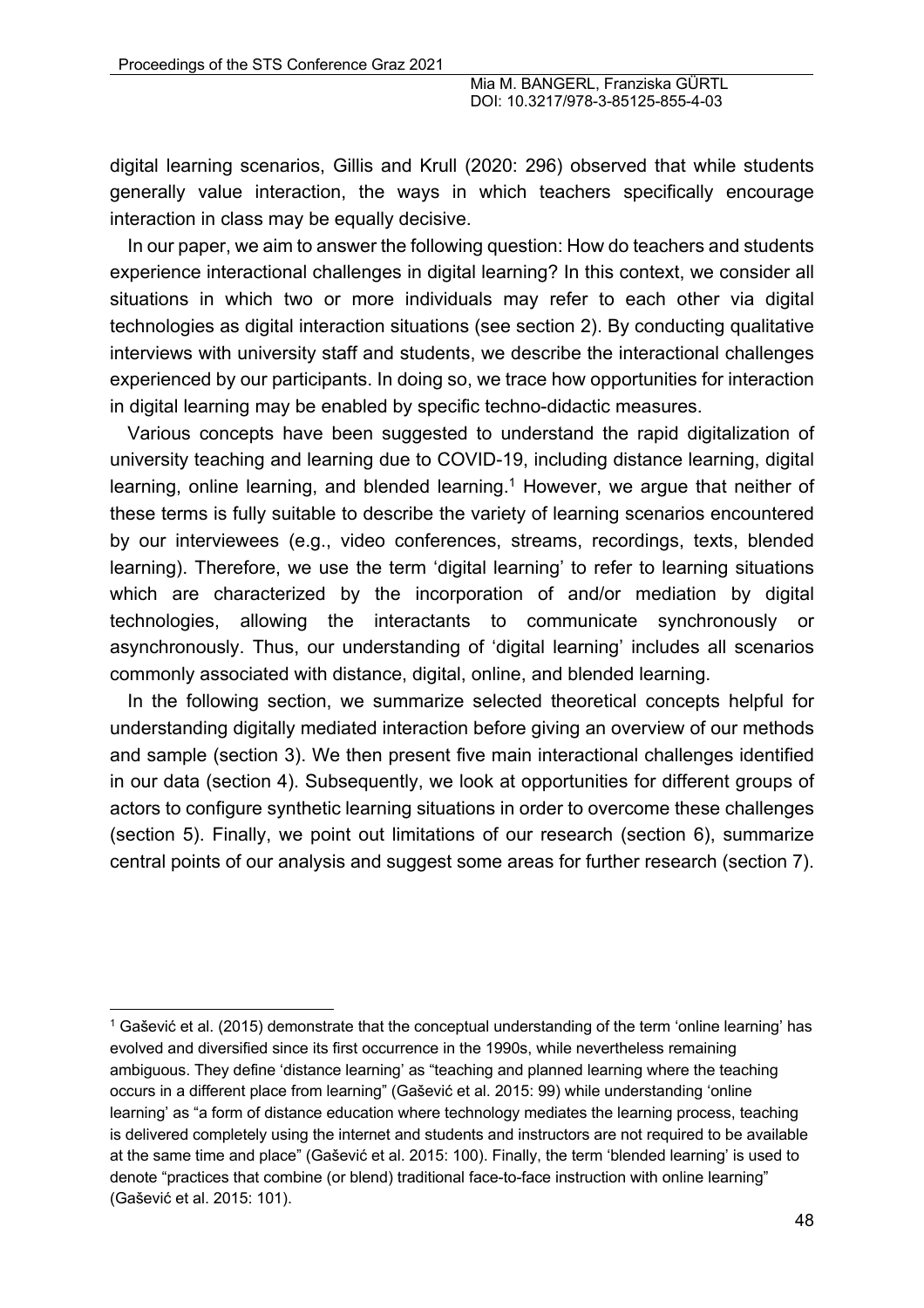# **2 From Copresent Interaction Situations to Synthetic Learning Situations**

Classical microsociological theories in the Goffmanian tradition generally assume a "face to face" or "body to body starting point" (Goffman 1983: 2) to define interaction situations. These interaction situations are characterized by the "response presence" (Goffman 1983: 2) of the interactants, allowing them "to share a joint focus of attention, perceive that they do so, and perceive this perceiving" (Goffman 1983: 3). The criterion of response presence is fulfilled in conventional on-site-teaching, as students and teachers share a physical location, enabling immediate and continuous mutual monitoring of the interaction partners. In contrast, in digital teaching and learning, opportunities for interaction are enabled by telecommunication technologies. It is via these technologies that the interactants may perceive and *refer* to each other. Thus, we may argue that *coreference* rather than *copresence* is fundamental for mutual perception and signaling meaning in interaction (Houben 2018: 14), which may be fulfilled in mediated interaction situations as well as "traditional" interaction situations.

Goffman considered technological artefacts primarily regarding their role in interaction situations, either as "interactional tools" or as "laminations of frames" (Klowait 2019: 606). Pinch (2019: 412) argues that Goffman's theories can also be read as a "hidden sociology of technology", describing the interactional importance of artefacts. During the material turn in STS, theorists increasingly focused on technological artefacts specifically: researchers investigated how the meaning of artefacts is generated resulting from negotiating processes between different groups of actors, which lead to an increased examination of the potential agency of artefacts and the historical contingencies enabling current interaction situations (Klowait 2019: 608). The increased occurrence of mediated communication formats encouraged endeavors to develop "framework extensions" (Klowait 2019: 608) allowing classical microsociological theories to conceptualize diverse interactional formats. Furthermore, theoretical perspectives offered by fields like actor network theory (Klowait 2019: 617) and presence studies (Hahn/Stempfhuber 2015: 8; Steuer 1992) have shown that a clear distinction between "mediated" and "non-mediated" interaction situations cannot be maintained.

Looking closer at mediated interaction situations, Knorr-Cetina's (2009: 69) conception of "synthetic situations" proves useful. Synthetic situations are interaction situations which are augmented and extended by scopic systems. Scopic systems allow their users to collect, observe and project different kinds of information relevant to interaction situations by using telecommunication technologies. The importance of scopic systems for enabling interaction can vary in different types of synthetic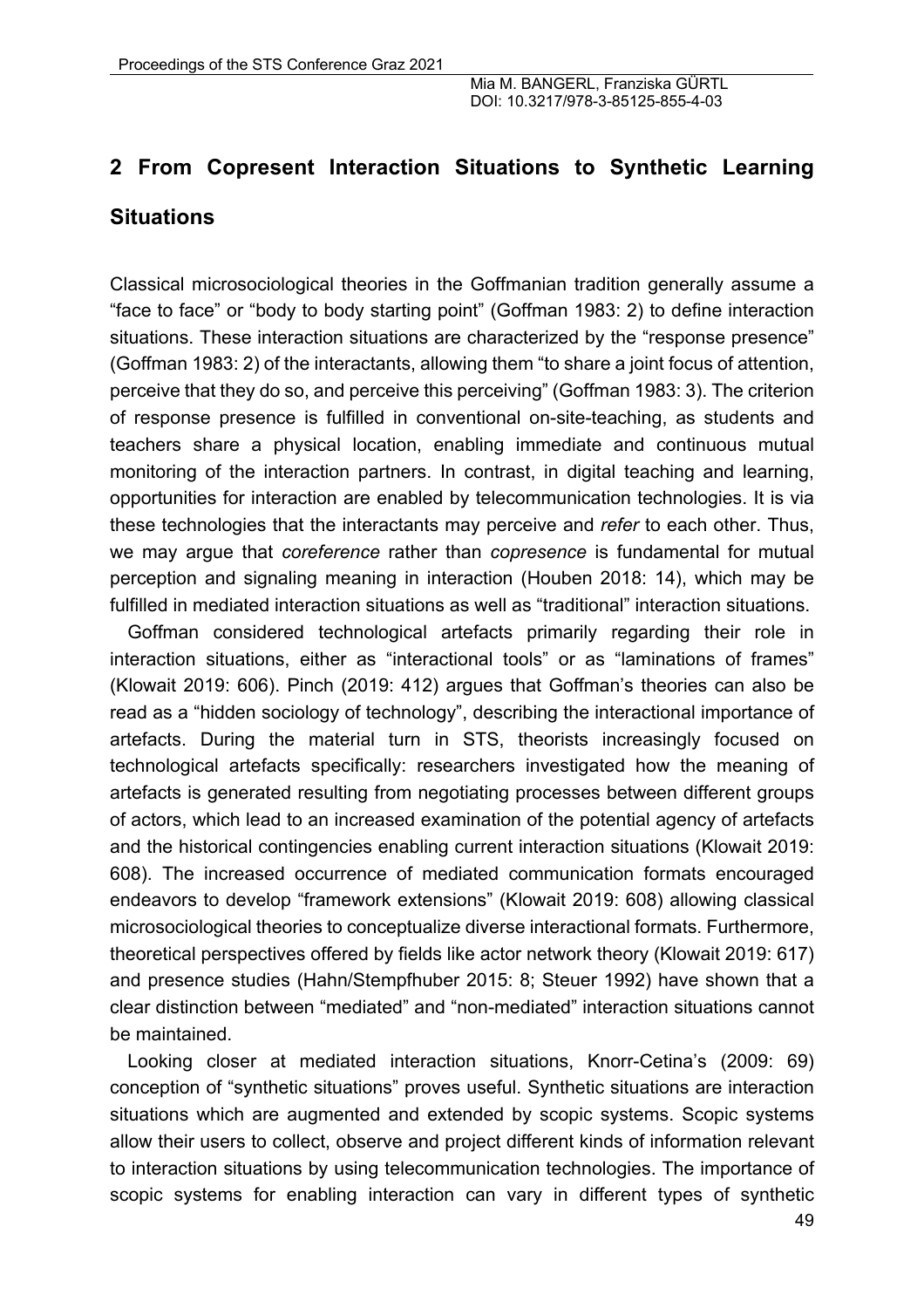situations, ranging from situations with singular synthetic components to "telepresence arrangement[s]" (Knorr-Cetina 2009: 69), for example in video conferencing scenarios. Thus, digital learning can occur in varyingly synthesized situations. Because of their contingent and fluid nature, synthetic situations may be continuously rearranged by the interactants according to their specific communicative needs. For example, in synthetic learning situations, students may use video conferencing software to interact with their peers and teachers, while simultaneously taking notes digitally.

In all cases, successful interaction in synthetic situations is based on well-functioning technology. In this context, the material design and features of technologies *afford* the interactants specific ways of referring to each other (Davis/Chouinard 2016; Hutchby 2001; Pinch 2019: 421). For example, some video conferencing software applications allow their users to send chat messages or share their screen with the other participants, thereby providing additional ways of interacting.

When it comes to digital learning, co-reference in synthetic learning situations may be enabled by employing different kinds of techno-didactic learning scenarios. Following Matos (2014), we understand learning scenarios as "hypothetical situation[s] of teaching-learning [...] composed of a set of elements that (i) describe the context in which learning takes place, and (ii) structures the environment in which learning happens" (transl. by Pedro et al. 2019: 269f). The focus of this paper is on synchronous digital teaching via video conferencing software, as this learning scenario was experienced most frequently by our participants and therefore provides useful material for a differentiated analysis of interactional challenges. The exploration of these challenges as well as the strategies employed by our participants to address them may allow insights into how the interaction order of (digital) learning is being negotiated and potentially adapted to the characteristics of synthetic learning situations.

## **3 Methods and Sample**

The concepts introduced in the previous section are useful to contextualize our participants' shared experiences during the COVID-19 pandemic. However, in this paper, we do not aim to provide a systematic theoretical framework due to the unprecedented circumstances and constantly changing pandemic conditions as well as the highly heterogeneous individual and organizational coping strategies. Rather, our research approach is data-driven, and aims to give an explorative overview over interactional challenges and possible solutions for providing opportunities for interaction in synthetic learning situations.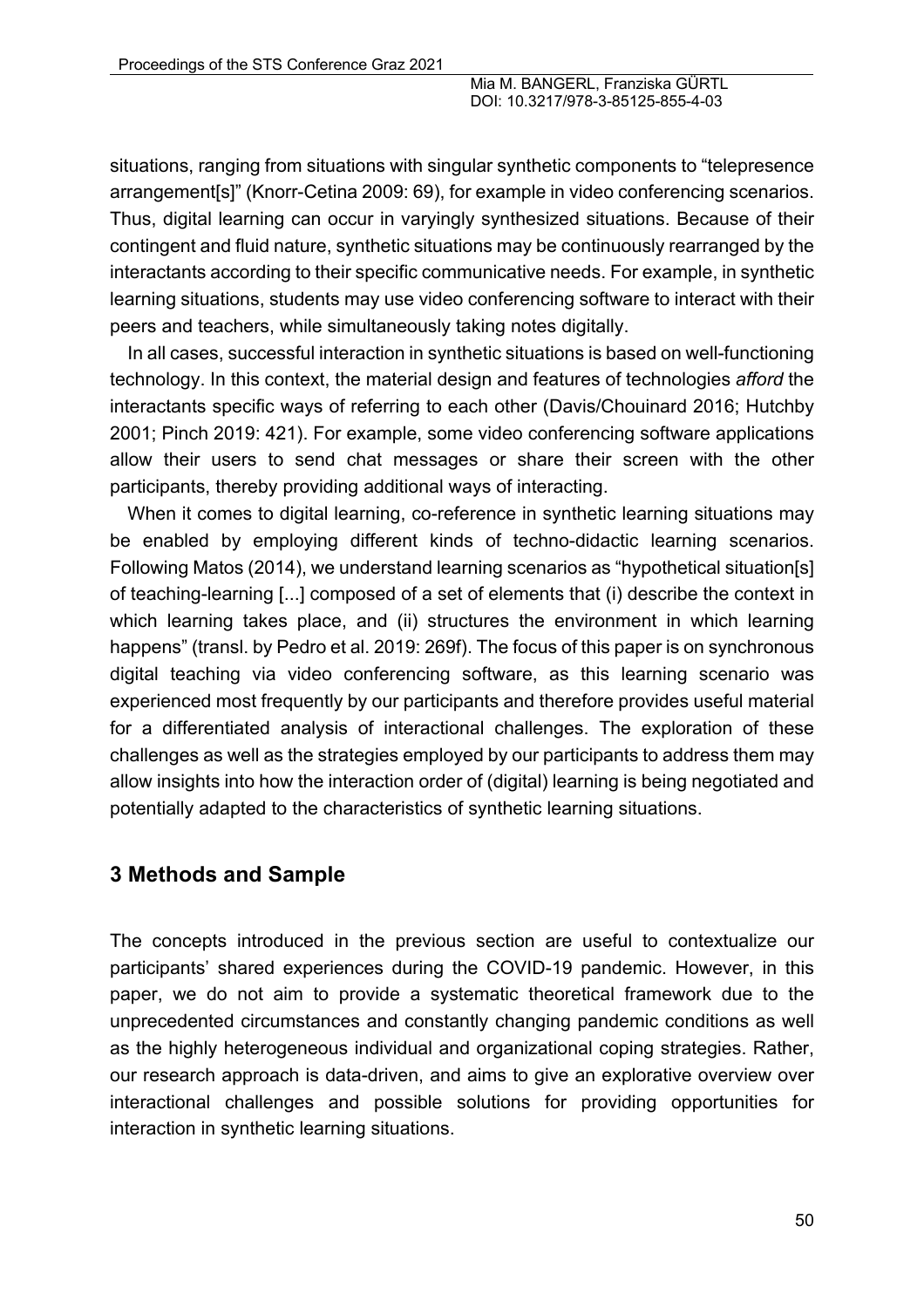## **3.1 Research Approach**

All of the data analyzed in this paper has been gathered in the context of the ongoing research project "*Digitalisierungschancen der steirischen Universitäten*".2 The project's goal is to monitor the COVID-19 induced digitalization practices in higher education by examining experiences of students, teachers and non-scientific university staff from four universities located in the Austrian federal state of Styria. The perceived potentials and challenges resulting from digital technologies and practices put into action due to the COVID-19 crisis may be used as a base for reflection to guide current and future digitalization processes in Styrian higher education. The project is scheduled to be completed by September 2021; therefore, all reported results must be understood as preliminary.

This project takes a qualitative approach in both data collection and analysis. Qualitative methods are well-suited to make sense of experiences, feelings, relationships, coping strategies and personal perspectives of interviewees (Strauss/Corbin 1996: 4f). Universities are places where several social groups operate and interact with each other. A qualitative approach can handle this diversity and the relations and interdependencies of these different fields and actors (Flick et al. 2017: 17). Finally, the flexibility and openness afforded by qualitative research is helpful to deal with the changing conditions for research due to the COVID-19 pandemic (Przyborski/Wohlrab-Sahr 2014: 118).

#### **3.2 Sampling and Data Analysis**

The data material for this project was collected by conducting guided, qualitative interviews with participants from four Styrian universities.<sup>3</sup> The project sample as of May 31st consists of 57 interviews total, including 18 interviews with students (undergraduate and graduate), 20 interviews with scientific staff/faculty (from predoctoral level to habilitated) and 19 interviews with non-scientific staff/key actors

<sup>&</sup>lt;sup>2</sup> The project team consists of researchers with a social science and computer science background from Graz University of Technology. Team members include Stefanie Lindstaedt, Bernhard Wieser, Viktoria Pammer-Schindler, Christian Dayé, Stefan Reichmann, Marion Rowies and Kübra Karatas, as well as Mia Bangerl and Franziska Gürtl. The current project "*Digitalisierungschancen der steirischen Universitäten*" is funded by the Styrian Department of Science and Research within the funding program "*Aus der Corona-Krise lernen!*". Part of the collected data was originally gathered for a similar predecessor project "*Reallabor - die eilige Digitalisierung*" and was included in the follow-up project with consent from the interviewees.

<sup>&</sup>lt;sup>3</sup> Data collection so far has taken place in two time periods. The first period began in May 2020 and ended in September 2020, covering the final months and summer break of the first COVID-19 semester in Styrian universities. The second period stretched from January to March 2021, covering the final month of the second semester, the semester break and then the beginning of the third semester in distance mode.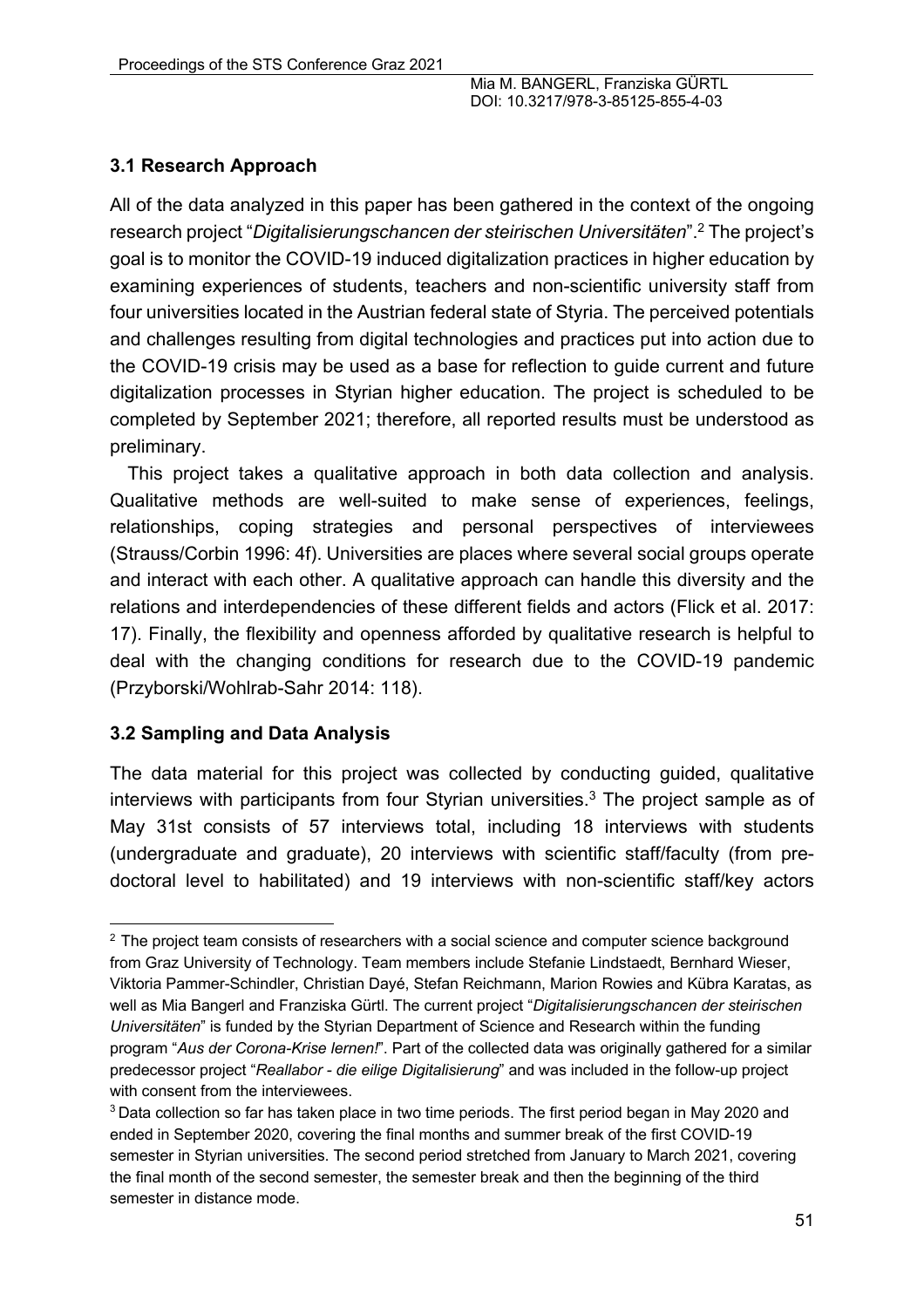(various organizational positions). In our sampling process we prioritized diversity and aimed to include participants from different academic disciplines, personal life circumstances (e.g., childcare responsibilities), seniority levels, and pre-pandemic experiences with digital teaching and learning technologies.

The interview transcripts and protocols<sup>4</sup> were analyzed qualitatively following Kuckartz's (2016: 101-111) guidelines for *content structuring qualitative content analysis*. This method of analysis allows the researcher to build analytical codes and subcodes both deductively and inductively (Kuckartz 2016: 101f). By coding the material, common perspectives, experiences and themes are identified and put in relation to each other, which facilitates the development of analytical models and frameworks (Kuckartz 2016: 117-121). At the early stages of our analysis, a basic coding system was inductively crafted from selected data segments and then extended and defined in detail in a systematic coding guideline. The changing pandemic circumstances, its consequences on higher education as well as increased digital competencies of university staff and students required us to revise and extend the original coding system and guidelines several times to suit all gathered data.

## **4 Interactional Challenges**

When talking about their interaction experiences in synthetic learning situations, many of our participants described a feeling of something being lost in digital interaction or feeling *qualitatively different* compared to face-to-face interaction. These perceived differences were the starting point for our investigation exploring interactional challenges, which we will present in this section.

"They [the teachers] say themselves that if I talk into the screen for an hour and a half, I can never provide the same information as in being present. Unfortunately, that's also a bit of a problem."  $(S1<sup>5</sup>)$ 

S1 compares their experience in digital learning to regular on-site teaching and states that the informational quality of the interaction feels different. Another student describes that they experienced a "barrier" in video conferencing and goes on to add that the perceived loss in interactional richness is less of a problem for course types that generally include little student-teacher interaction, such as lectures (S2). Some participants tended to idealize and romanticize teacher-student-interaction in on-site teaching due to their familiar interaction opportunities. Furthermore, the participants'

<sup>&</sup>lt;sup>4</sup> All quotes from the data in this paper have been translated to English from the original language, German.

<sup>5</sup> Numbered identifiers are used to refer to interviews in this paper: S denotes interviews with students, T denotes teachers, and A denotes key members of the university administration.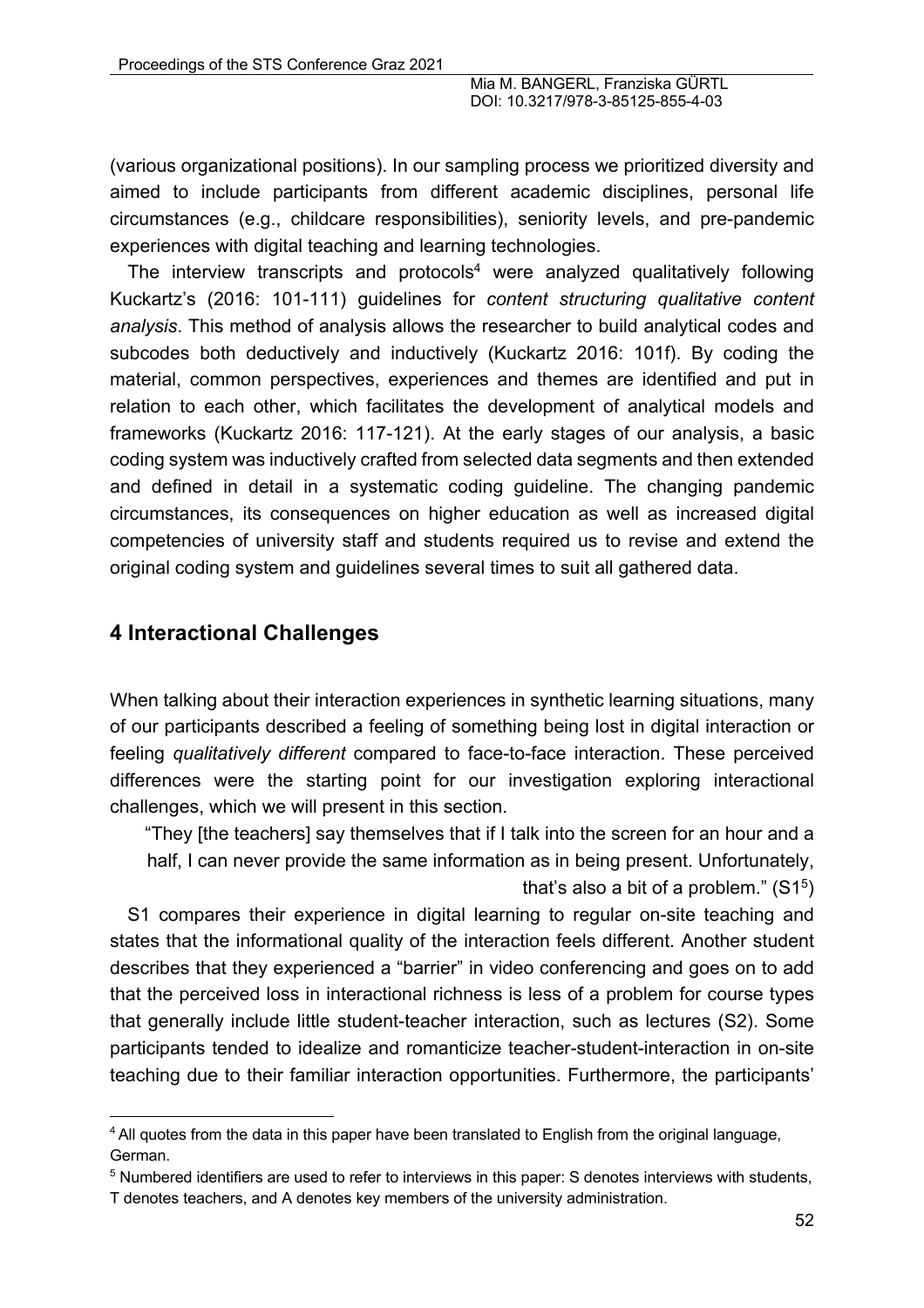reflection on recent digital learning experiences led to a re-evaluation of established didactic methods and formats. For example, both teachers and students explained that it is easier to deliver lectures digitally compared to seminars. This motivated some participants to comment on the "antiquated" nature of lecture-oriented classes, criticizing the "impersonal" and "outdated" didactic format due to its teacher centeredness (S2, T3, T6). In general, students as well as teachers are more likely to be satisfied with their learning/teaching experience in highly interactive classes (S13, T6, T7), consistent with the literature (Sun et al. 2018: 77f).6

Therefore, it is crucial to take a closer look at the "new sorts of interactional problems which interactants need to solve" (Pinch 2019: 422) in order to understand the apparent difficulties both teachers and students encountered in their digital learning experience.

As the COVID-19 pandemic affected all areas of life, students and faculty experienced additional barriers to digital learning, such as increased levels of stress and anxiety, challenges related to caring responsibilities, and income as well as housing insecurity, all of which are linked to the pandemic (see also Gillis/Krull 2020). Factors like the living situation (e.g., noise level) significantly influenced our participants' abilities to focus on and participate in digital learning. While it is essential to acknowledge these barriers, they will not be the focus of our analysis. Instead, the main barriers for interaction in digital learning settings we identify and discuss in the following section are linked to limitations in *perception*, increased struggles with *participation*, inadequate availability of both *technical equipment and infrastructure* as well as *competencies*, along with the communicative needs of specific *academic cultures and communities of practice*.

## **4.1 Perception**

One key barrier for interaction in digital learning experienced by the interviewees is that it is difficult to grasp the interaction situation. This includes limited sensory perception of the interaction partners and their verbal and non-verbal communication signals. Consequently, it is challenging for teachers and students to assess the mood of the group:

"When I stand in the room, I perceive, I see, I hear, maybe I even smell something, I'm not sure. But I perceive how people are doing. The first person is perhaps bored,

the second is worried, the third is looking for something, and I notice that. I don't need to be active. I don't need to look at them, it's just there. It gives me a sense for the mood in the room, of the group, which is essential to enable an exchange of

<sup>&</sup>lt;sup>6</sup> Various educational researchers have specifically examined interactional practices in face-to-face teaching. See for example Tyagunova's (2017) analysis of students' strategies to manage their engagement in seminars or Wenzl's (2010) study on school children's participatory practices and their socializing function.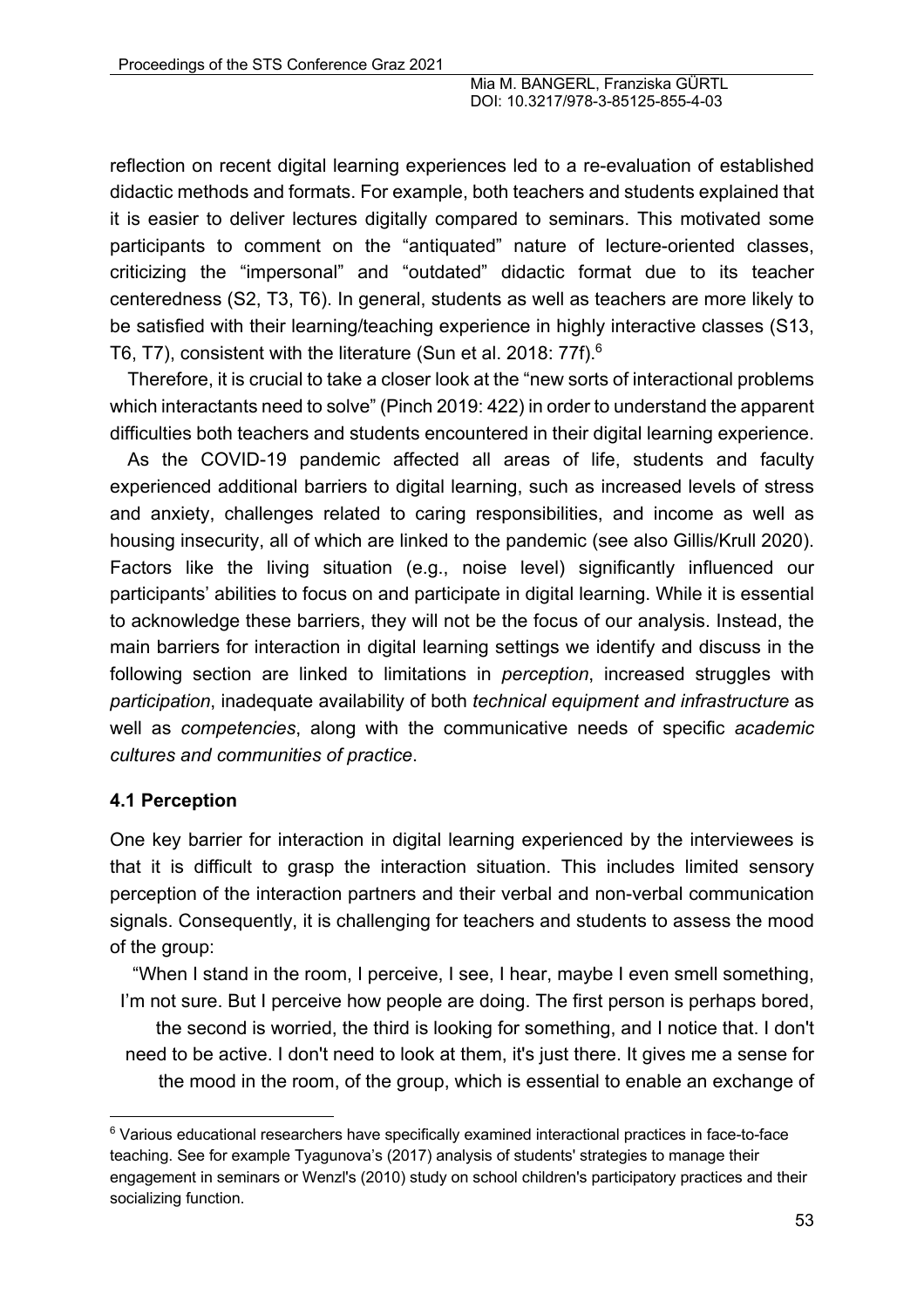information. Of course, that's missing when everyone is sitting in front of their screen. This overall feeling is gone." (T4)

Difficulties in perceiving the interaction partners may lead to feelings of uncertainty and exhaustion ("Zoom fatigue", see also Collins 2020: 495f) which may motivate the interaction partners to withdraw from the interaction situation, for example, by turning off their cameras. Students explained that they feel tempted to keep their cameras turned off in class, even though they are aware that this may lead to them not paying attention in class (S9, S11, S13). The students' hesitation to turn on their cameras is partly based on feelings of discomfort and shame associated with exposing private spaces. Turned-off cameras may therefore serve as "involvement shield[s]" (Goffman 1963, cited by Turner 2020: 78). In synthetic learning situations where the cameras were turned on, the interviewees reported that it was easier to get a feel for the joint interaction situation, which motivated students to engage in discussions.

For teachers, the lack of responses and reactions from students leads to an increasing feeling of 'talking into emptiness', which left some teachers demotivated and frustrated towards teaching in digital settings (T5, T9). This is why teachers appreciate it if students turn on their cameras, as the visual information provides additional "nonverbal, bodily feedback" (T9), allowing them to monitor if the students are continuously present in front of their screen at home and are able to comprehend the class content (T7, T9, T10). Over time, teachers devised several strategies for checking and maintaining the student's level of engagement.7

There are also some perceptual advantages in synthetic situations afforded by technical features of video conferencing software. Some interviewees noted that the well-organized layout of certain software facilitates identifying the current speaker, which makes it easier to assess the students' level of participation (T1, T3).

#### **4.2 Participation**

For students, opportunities to ask questions are an essential component of learning. In general, students found it more difficult to make a verbal contribution or ask questions in synthetic learning situations compared to face-to-face teaching (S13), matching the observations of Turner et al. (2020: 81).

One reason for the students' reluctance to speak up in digital classes was that they found it challenging to anticipate how their verbal contribution would be interpreted by the other students and judged by the class teacher. Therefore, students sometimes

 $7$  However, as Collins (2020: 488) notes, "[w]e cannot assume that F2F classrooms are automatically successful Interaction Rituals". Muhle (2021) has shown that students use various strategies to stage presence and non-presence in seminar classrooms. Thus, it would be insightful to investigate how students may adapt their interactional strategies to different digital learning scenarios.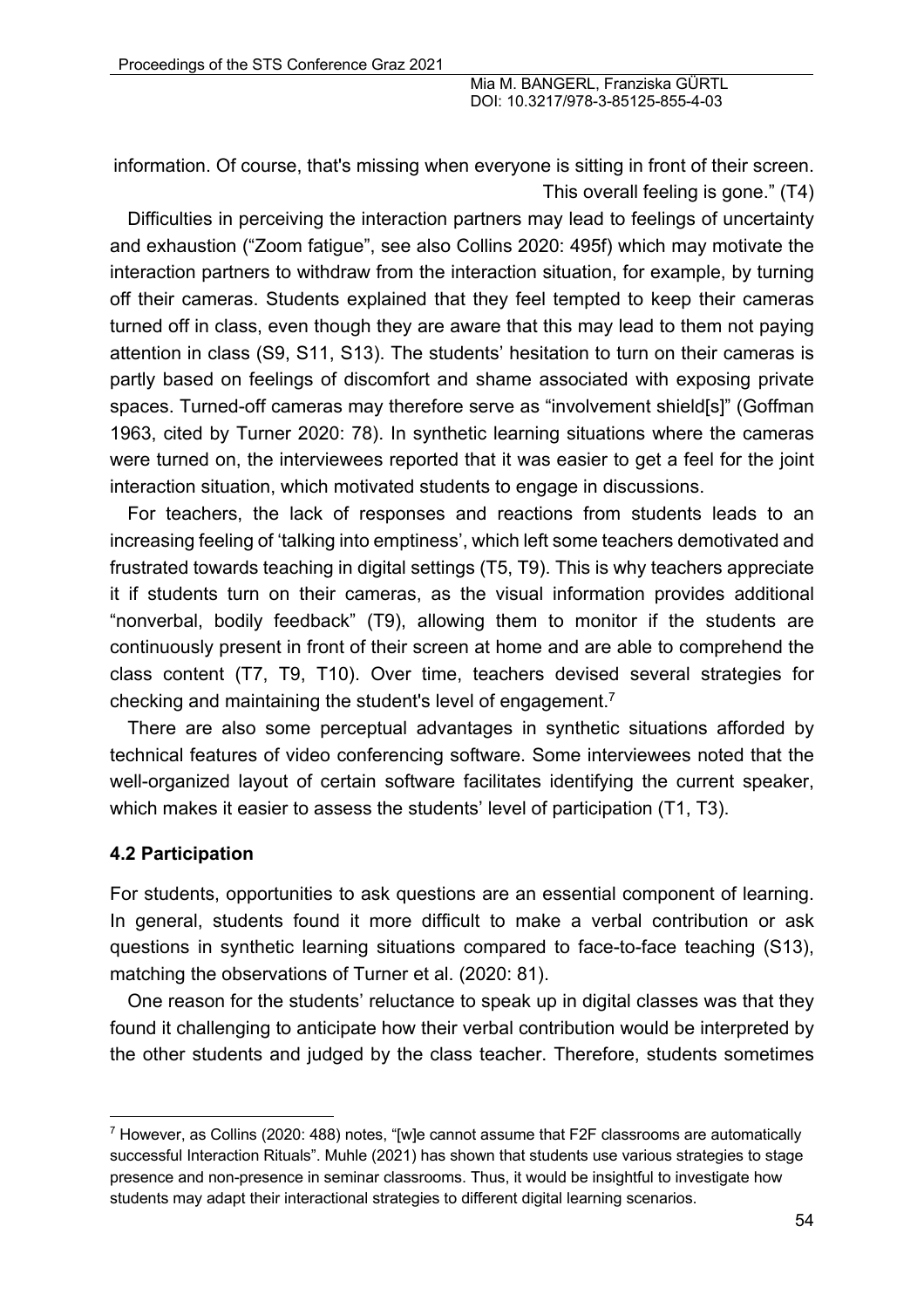hesitated to ask questions in class because they were afraid of exposing knowledge gaps or of asking "dumb questions":

"And sometimes you can't be sure how dumb your question really is. And if it is a small group and the teacher approximately knows your names, you don't want to ask extremely obvious questions. Maybe this completely anonymous thing. [...] I think, we

don't have any teachers who are that vindictive, but still, you don't want to look stupid." (S12)

This insecurity was amplified in synthetic learning situations, as some students were having difficulties to remain attentive and were thus afraid of asking questions (S9, S12). Interestingly, students reported that they feel more comfortable asking questions in a regular lecture hall where they feel more anonymous and can evaluate the reactions of their interaction partners more easily (S4). Because of this insecurity, students would appreciate opportunities to ask questions anonymously in synthetic learning situations (S4, S12).

Another reason for decreased levels of participation in digital classes is that verbal contributions must be well-coordinated regarding timing and an adequate handling of telecommunication technologies to avoid awkwardness. For instance, students and teachers tried to wait for the right moment to unmute their microphones. This is difficult because regular turn-taking-strategies such as monitoring non-verbal cues cannot be applied easily in synthetic learning situations. Alternative forms of communicating like the chat function also require specific time-sensitive considerations, as composing a question in writing usually takes more time (T9, S13).

Other factors that influence the level of participation in synthetic learning situations are individual motivation and interest in the course subject. Also, teachers as well as students explained that the students' motivation to participate is higher in small groups or break-out-sessions. Hence, while teachers and students found ways of interacting strategically in synthetic learning situations, they experienced a lack of spontaneous interaction compared to face-to-face teaching (see also Turner 2020: 92).

## **4.3 Technical Equipment and Infrastructure**

During the COVID-19 pandemic, the organizational or personal ownership of adequate and well-functioning technological infrastructure was a necessary requirement for any learning situation (Gillis/Krull 2020: 295f). Therefore, digital learning was often not achievable in regions located on the lower spectrum of the digital divide (Adnan/Anwar 2020: 49), in contrast to countries like Germany, where Händel et al. (2020: 5f) found that students were generally well-equipped for digital learning.

Internet bandwidth and performance substantially influenced how both university students and teachers were able to initiate and participate in interaction situations. Owning a webcam or headset of sufficient quality were also crucial to be able to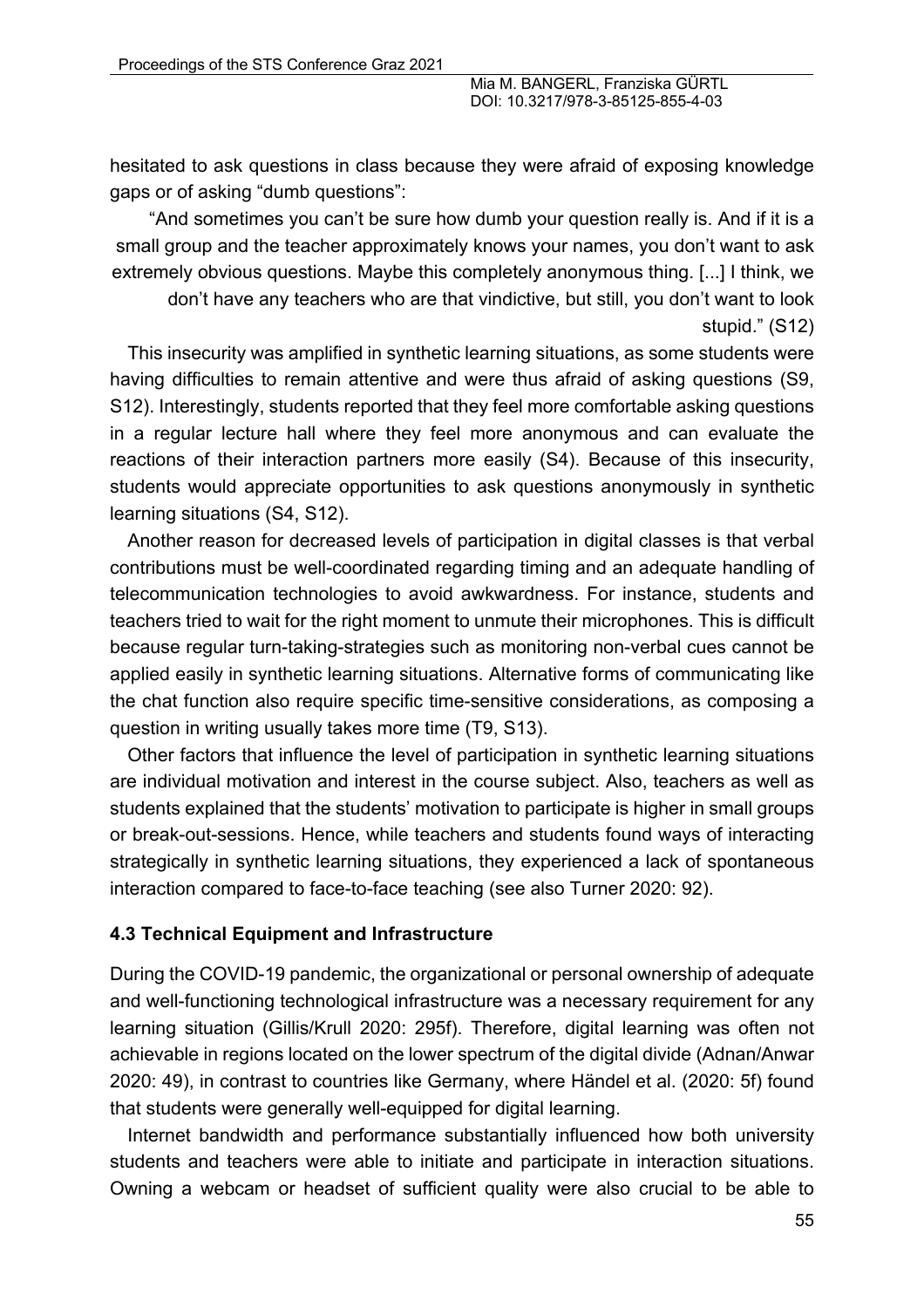participate in synthetic learning situations successfully. This challenge was recognized by both students and teachers as well as universities boards and departments. Despite university administration's financial efforts, a large number of teachers and students had to invest personal means to upgrade their equipment in order to teach and attend their classes.

If students encountered technological difficulties, they were not only less able, but also less willing to participate in interaction opportunities.

"During the very first lockdown I had problems with my laptop and my audio never worked properly and then I used my phone for everything. So, I used my phone for all

the online stuff. And then I always felt like, somehow, I didn't really want to say anything, because sometimes the audio wasn't working properly again, and nobody could understand me. And this is so arduous somehow." (S9)

Also, it must be mentioned that even under ideal circumstances, the digital technologies available for teaching and learning are not (yet) able to fully accommodate all communicative needs of academic learning scenarios (see section 4.5). Burgstahler et al. (2004: 244) also point out that barrier-free technology-design is crucial for ensuring accessibility and inclusivity for both students and teachers with disabilities in digital learning. While technological improvements are to be expected, at the moment, technologies are not only enriching, but also constraining, teaching and learning.

## **4.4 Competencies**

Besides technological requirements, digital learning also requires a set of competencies to be able to enter, manipulate and interact in synthetic learning situations. However, not all teachers and students could draw on these competencies to enable a successful transition to digital learning (Zawacki-Richter 2020: 218f; Turner et al. 2020: 84).

First and foremost, this concerns skills in operating technology—both the digital learning software chosen by the university or teacher and the necessary hardware (e.g., computer, headset) for running and accessing these programs to be able to access the benefits of their communicative affordances (e.g., muting and unmuting, screen sharing, creating breakout-rooms, etc.; see also Hutchby 2001: 448).

According to employees of university IT and media departments, vast differences in these competencies became visible once the COVID-19-induced digital transformation of the universities started. Some teachers were already experienced in digital learning and encountered little to no trouble in learning to work with these mostly unfamiliar digital technologies. Others were able to convert their classes to digital formats but would have liked more support from the university. Some teachers struggled hard with teaching digitally due to their lack of technological skills. For them, teaching became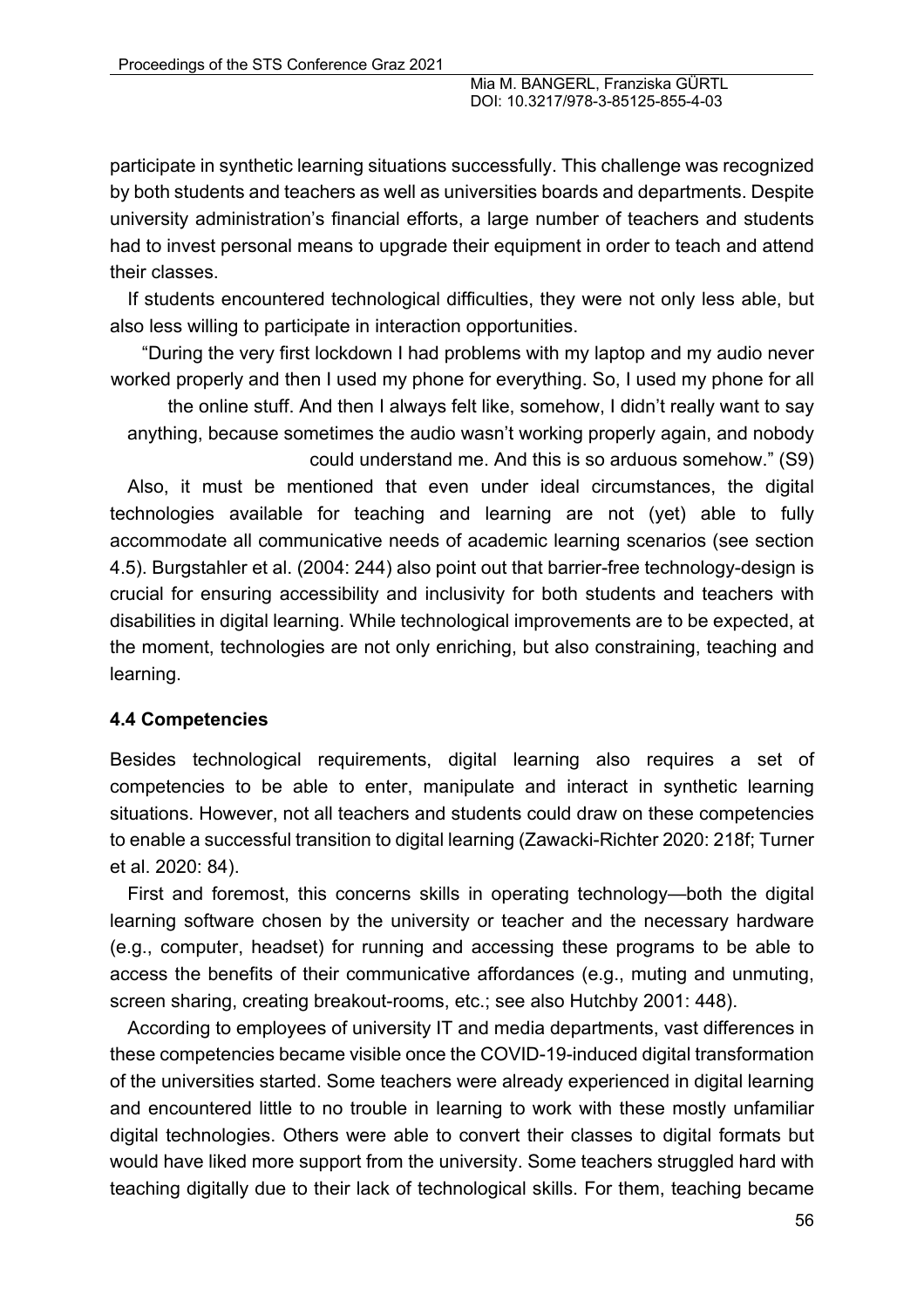frustrating, and some decided to stop all teaching activity and wait out the pandemic until they could teach on-site again.

Also, even though most students were able to participate in their digital classes relatively easily, the competencies necessary to interact in fully synthesized learning situations are not limited to technology, but also include the skills to concentrate and participate without the familiar on-site infrastructure (A1, see also Turner et al. 2020: 96). Moreover, teachers need competencies for planning and carrying out digital classes to be able to access the benefits and enrichments of digital technologies, rather than being constrained by the limitations.

Both teachers and students agreed that digital learning is characterized by different dynamics and demands different didactic concepts than on-site classes.

"If I want to produce a good video on YouTube, I won't film myself standing at the blackboard [...] but I may use visualizations or videos. Yes, I don't know. But in this direction, by all means. So, you have to change the teaching, the way of lecturing. And not just record it like it was before." (S3).

In general, overcoming interactional challenges in digital learning might need further discourse and coordination among and between parties about questions of responsibility (see section 5.2). Among our interviewees, university further (digital) education offers were mainly valued and attended by teachers who had always been striving to improve their teaching (T4, T6, T10). Therefore, generating personal and professional interest in improving teaching is a crucial step towards improving digitally mediated interaction in university classes.

#### **4.5 Academic Cultures and Communities of Practice**

As some academic disciplines pose special challenges for digitally mediated interaction, we strived to interview participants from various academic disciplines in our data sample. In doing so, we identified three main interactional challenges that are related to the specific practices of different academic cultures.

Firstly, these challenges are often related to the necessity of working with specific on-site equipment. This is the case for many natural sciences as well as technical disciplines where students learn practical skills in laboratories and workshops. Other examples include rehearsing with heavy or rare instruments (e.g., church organ) or using physical infrastructure providing collective knowledge (e.g., libraries, archives).

Secondly, some challenges are connected to collaborative work. This is especially relevant for artistic disciplines such as music and performing arts because successful collaboration in these subjects depends on exact synchronicity, high audio quality and visibility. For example, even a minimal delay is highly disruptive to a chamber music ensemble rehearsing digitally. The reduced sensory perception in digitally mediated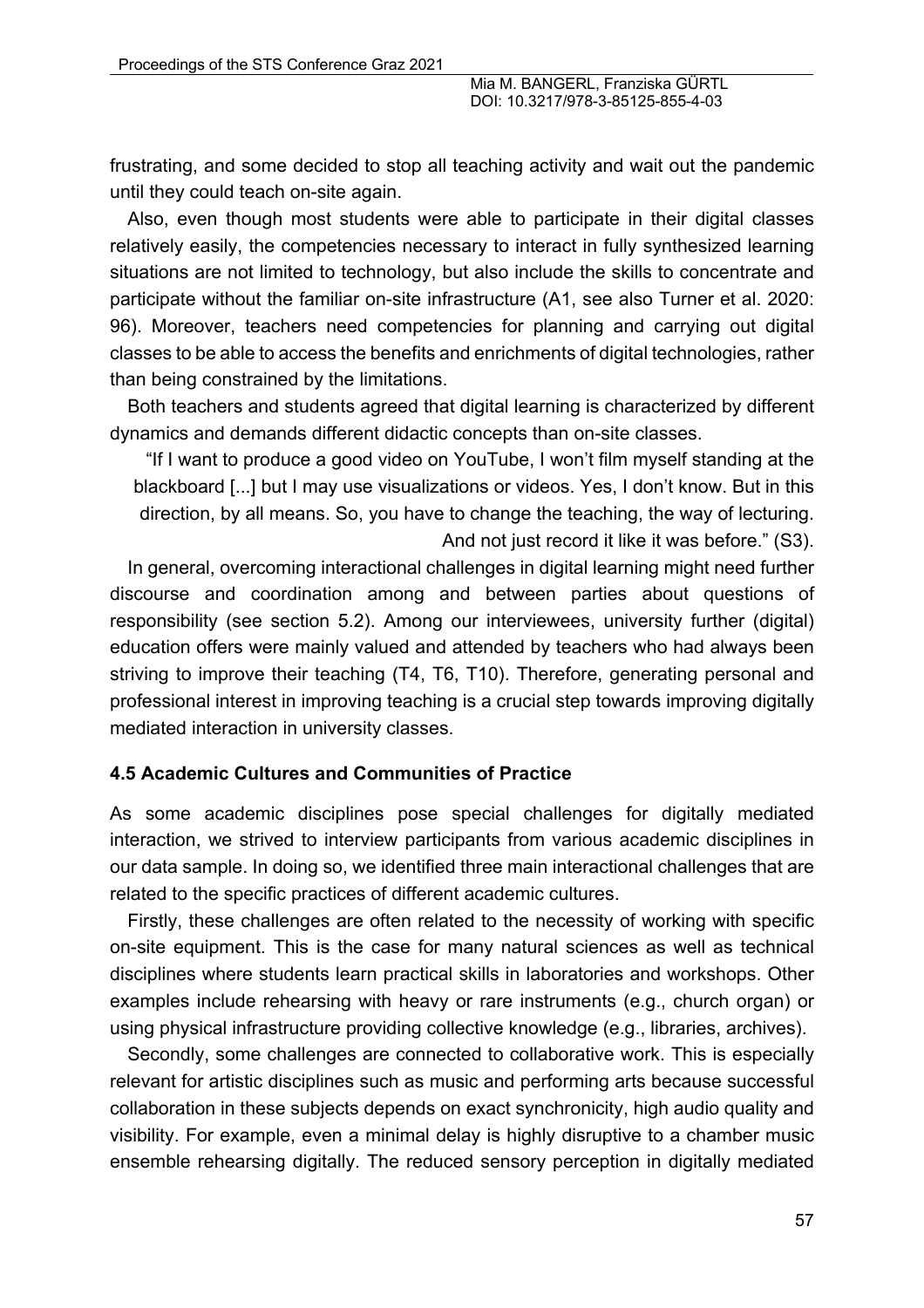interaction (see section 4.1) is an equally great obstacle for acting lessons, because it disables the students from fully perceiving gestures and facial expressions (S7).

Finally, physical spaces are often tightly connected to specific social infrastructure. When lacking the familiar physical spaces, social communities can struggle to adjust and adapt their routines, practices, and rituals in digital spaces. One example for this challenge are practicums in school classrooms for students in education studies. Affected interviewees reported that digital teaching practicums were very different to their previous on-site experiences (S9, A9). Another example is the interaction between performers and their audience in music and performing arts classes.

# **5 Configuring Synthetic Learning Situations**

## **5.1 Conceptual Framework: Synthetic Learning Situations**

We have shown that there are various interactional challenges in synthetic learning situations that often influence and amplify each other. The interactional challenges experienced by students and teachers can be organized in three interrelated dimensions (learning scenario, digital infrastructure, interaction situation). What follows is a brief outline of how the three dimensions influence the configuration of the synthetic learning interaction situation (see figure 1). In the next section, we argue that the configuration of the three dimensions can be manipulated situationally or structurally by different actors according to their specific communicative needs.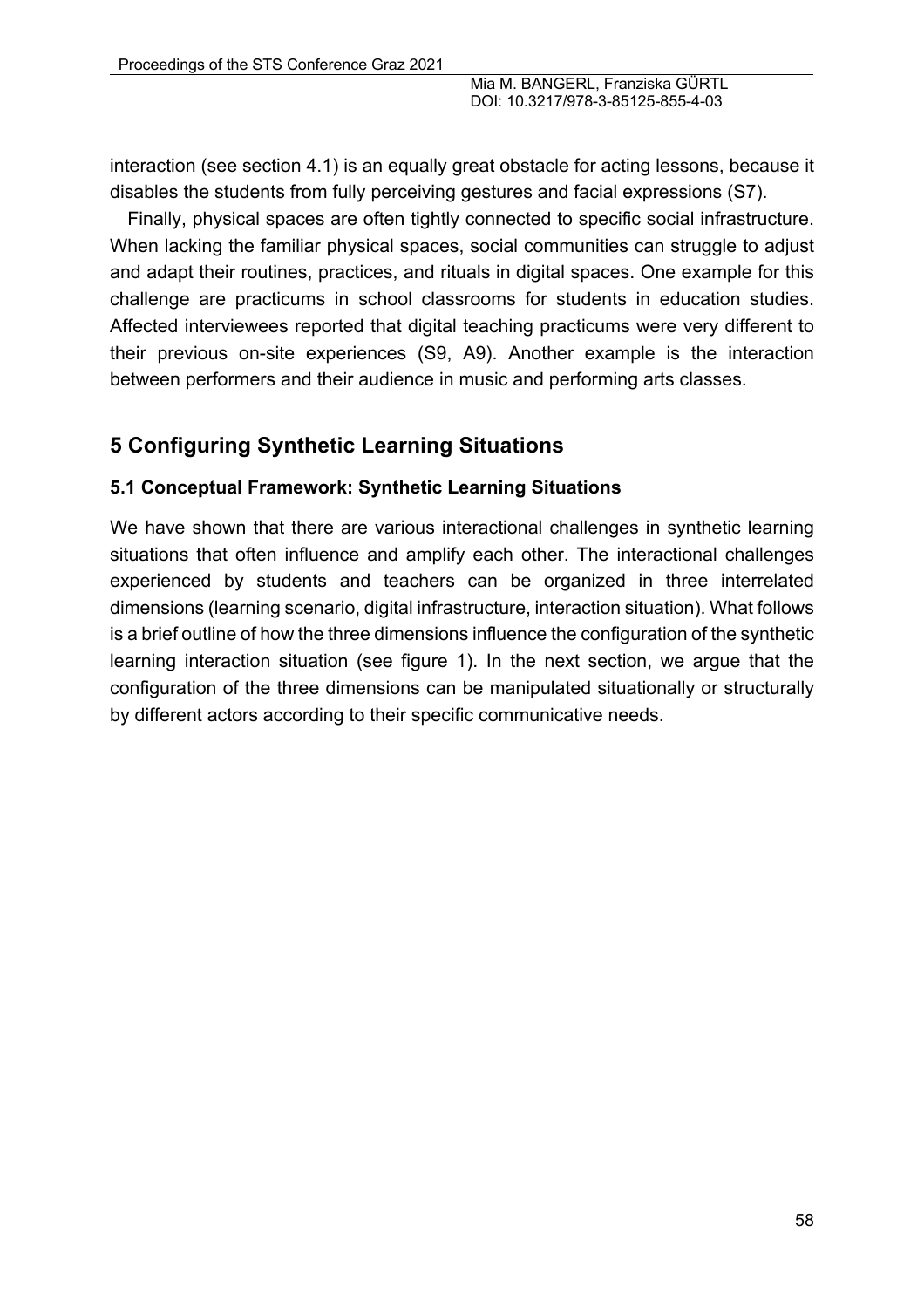# **Fig. 1. Configuration of synthetic learning situations (Source: compiled by the authors)**



## *5.1.1 Learning scenario*

Firstly, the design of a specific learning scenario is determined by organizational factors such as formal requirements and informal organizational expectations, for example concerning course and exam type. In addition, the teachers' personal didactic and technical competencies and preferences influence how learning scenarios are conceptualized by teachers. Furthermore, the teachers' didactic experiences as well as spontaneous situational interventions (e.g., encouraging students to ask questions in class) impact how students and teachers may refer to each other in class. While long-term planning helps to create effective learning scenarios, situational flexibility is crucial in digital learning during a pandemic, and the specific situational implementation of the learning scenario may be equally decisive as the overall didactic design (Gillis/Krull 2020: 296).

## *5.1.2 Digital infrastructure*

Secondly, the digital infrastructure provided by higher education institutions has a major influence on how learning scenarios may be implemented. Many teachers have also supplemented the institutionally provided equipment with personal hardware and software. Moreover, the long-term availability and situational reliability of the infrastructure is crucial for interference-free synthetic interaction situations. In all cases, specific technical features afford and constrain specific forms of interaction in digital learning scenarios (Pinch 2019: 421; Hutchby 2001). Thus, technical affordances may enable, stimulate, obstruct and prevent interaction (Davis/Chouinard 2016).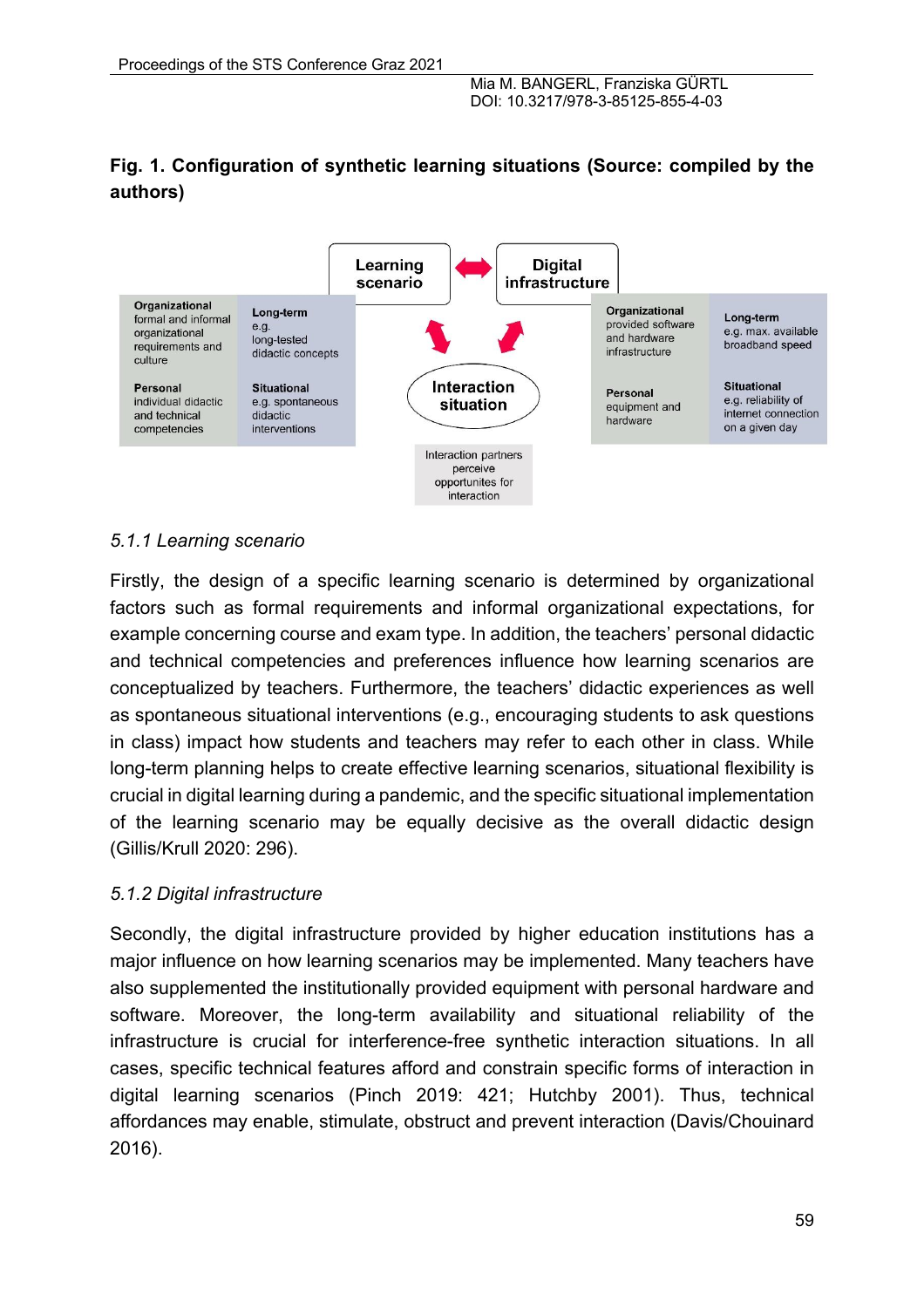#### *5.1.3 Interaction situation*

Thirdly, students and teachers perceive opportunities for interaction in synthetic learning situations. $8$  At this point, all the previously mentioned interactional challenges are relevant: Besides technical challenges and competencies, factors like the difficulty to monitor verbal and non-verbal cues of the interaction partners, *Zoom fatigue* (Collins 2020: 490f), the class size, the affective state of the interactants as well as personal interest and preferences all affect the interactants' inclination to contribute to the inclass-conversation. Also, feelings of invisibility due to switched off cameras may lead to disengagement (Turner 2020: 85). Moreover, in digital learning, multicommunication practices pose a special challenge, as the interactants may engage in multiple conversations simultaneously, which requires interactants to employ various strategies to "engage the attention of their audience before they can start a conversation" (Turner et al. 2020: 79).

#### **5.2 Configuring the Synthetic Learning Situation**

We have seen that there are some prerequisites for creating synthetic interaction situations and for participating and interacting successfully (see section 4). There are three main groups of actors that can affect the configuration of the interaction situation: Teachers, students and key members of the university administration (e.g., ITadministrators, administrative decision-makers, etc.). The different actors may be limited individually in their scope of action according to their organizational status.

In this section, some of the solutions developed by these groups of actors in response to the interactional challenges will be described. As we will show, some of the devised strategies are the result of negotiating processes between different groups of actors.

#### *5.2.1 Students*

Students have developed various strategies to deal with the specificities of interacting in digital learning environments. For example, they decided to ask their peers for help if there were no opportunities to interact with the class teacher (S5). While students enjoyed the flexibility of controlling their level of engagement by choosing whether to turn on their cameras in class, they were also aware of a certain ambivalence (S8, S9). Both students and teachers know that it is easier for students to withdraw from synthetic learning situations completely compared to on-site teaching, as students can always decide to turn off their microphones and cameras and not participate at all (T6).

 $8$  Here, an extended analysis of suitable data (e.g., ethnography) could look closer at the organizational, personal, situational, and long-term parameters of the interaction situation and thereby elaborate on the interactants' bodily and affective states.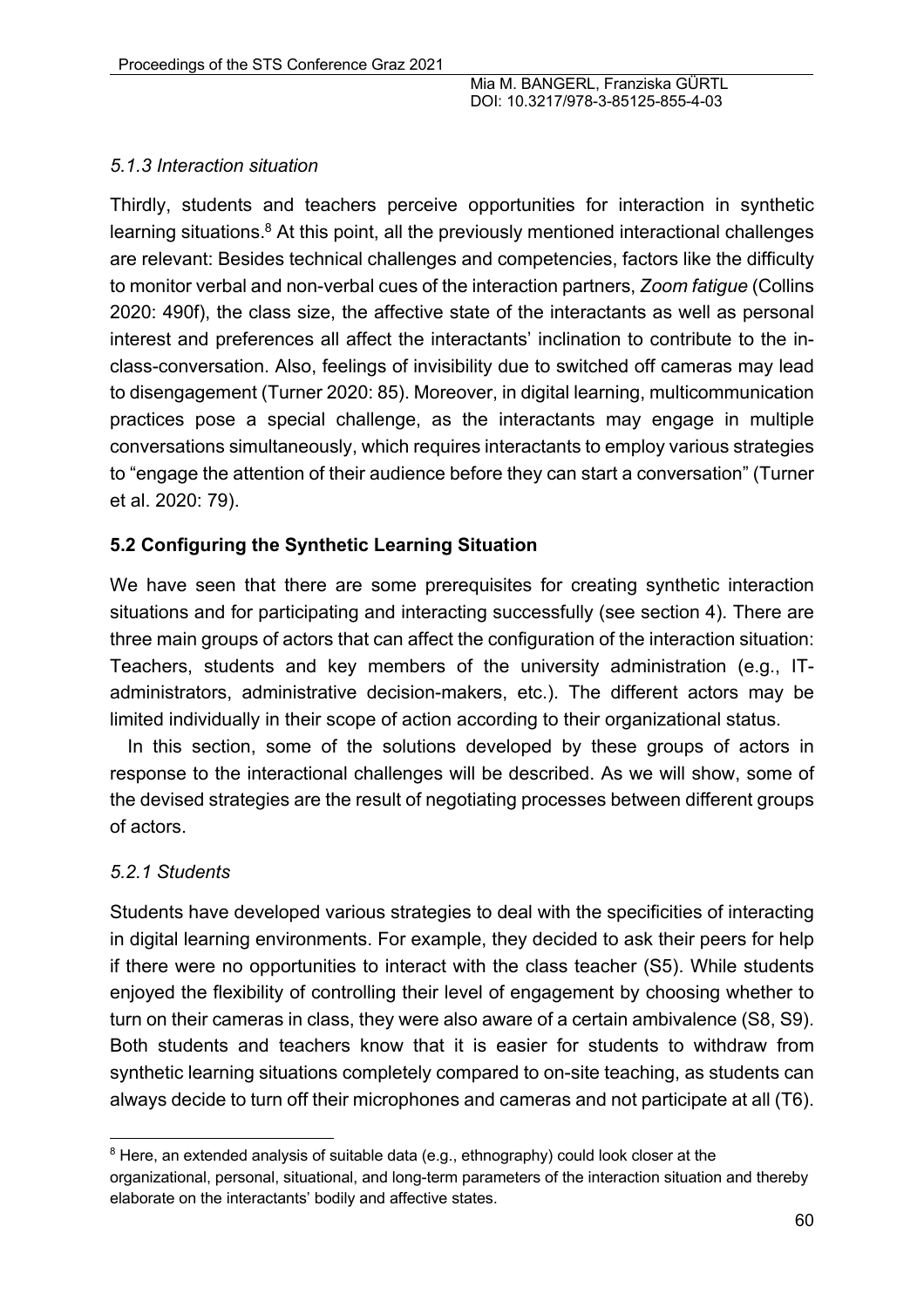Because of the temptation to disengage from class, some students would like their teachers to take care of the arrangement of the synthetic learning situation, for example, by providing explicit behavioral guidelines like a camera requirement (S3, S6, S9; see also Turner 2020: 93):

"But if somehow the camera requirement is not there, then I have the feeling, you can

forget it anyway. Because we all know each other. So, if we are somehow not observed during a lecture, then everyone just does something else. […] So, when I don't have my camera switched on, I always let myself be a bit distracted. But when you have the camera, you're more involved in the course. So, if I were a professor, I would introduce the camera requirement." (S9)

However, some teachers were reluctant to enforce a camera-rule due to privacy concerns (T6). Students also appreciated it if they were encouraged to respond to teachers' questions or obliged to ask questions themselves to stimulate discussion (S10, S11). Finally, students welcomed opportunities to ask (anonymous) questions about class content (synchronously or asynchronously, during class time or in dedicated "question hours").

In summary, consistent with results from Turner et al. (2020), the participants expect teachers to develop learning scenarios which are tailored to the characteristics of synthetic learning situations and provide clear information on class requirements.

#### *5.2.2 Teachers*

Among our participants, teachers implemented a number of strategies to promote interaction in synthetic learning situations.

Firstly, they had to decide on specific digital infrastructures to fit their preferred digital learning scenario. This could be challenging, because optimally, teachers wanted to fit the digital technologies to their preferred learning scenario. However, the available teaching software-infrastructure was organizationally limited due to IT-support capacities and their university's data protection policy. To promote interaction, teachers especially valued video conference formats, affording verbal communication opportunities. Naturally, these steps and decisions required teachers to test, research and learn about multiple digital teaching tools, which was time-consuming and could be challenging for some, as we explained in section 4.4.

Secondly, to ensure interaction opportunities, the teachers planned and conceptualized their teaching sessions according to their didactic strategies and principles (see also Gillis/Krull 2020: 284f). Many of those strategies were similar to on-site teaching (e.g., creating feedback opportunities for students), but played out differently in fully digital scenarios (e.g., using a digital feedback tool instead of writing on paper). Additionally, some didactic planning steps seem to be especially beneficial to digital scenarios. This includes, for example, structuring classes in designated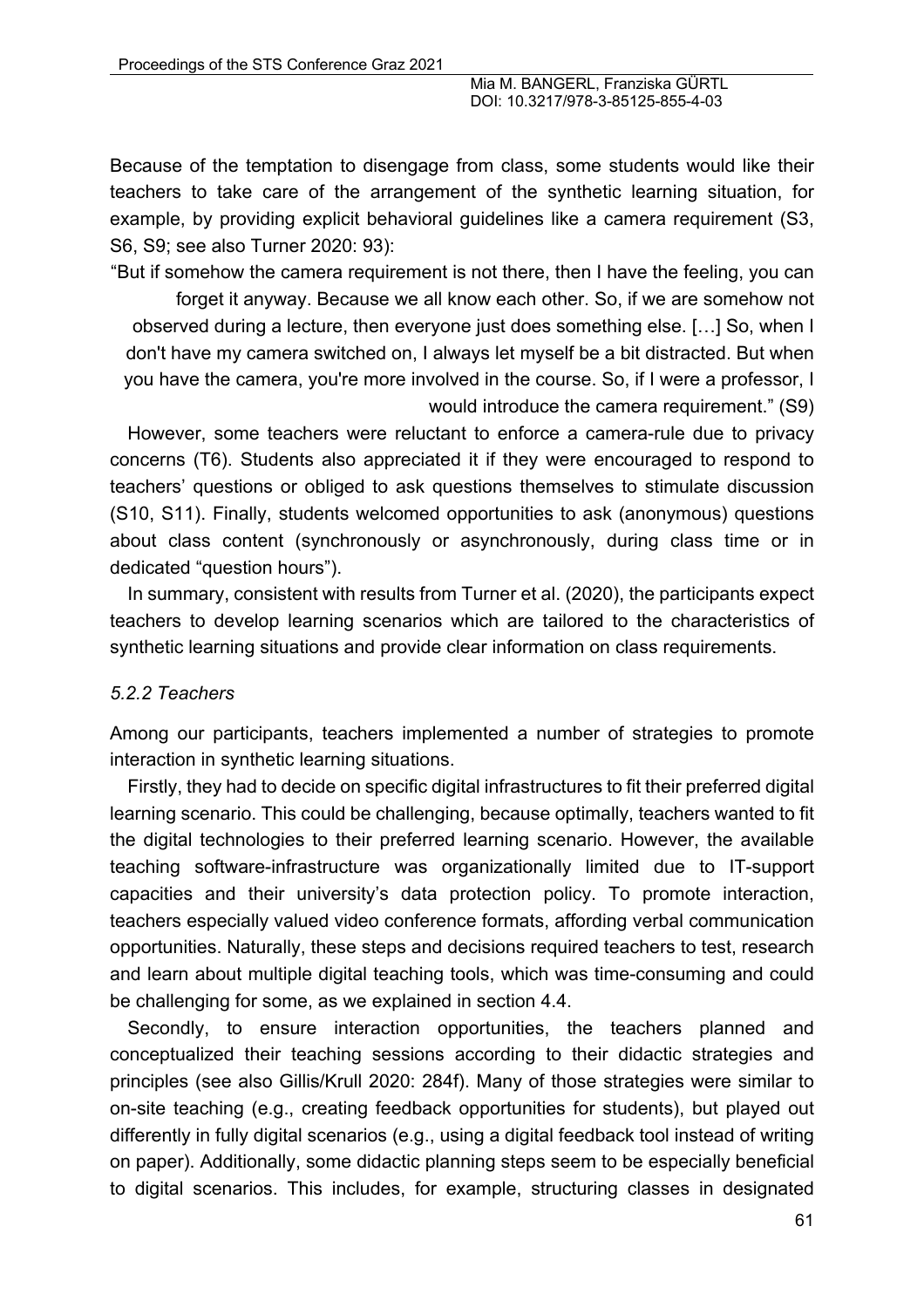components (lecture, practical tasks, revision, discussion, etc.), to be able to choose a suitable techno-didactic implementation for each component (T2, T6). Another example is the provision of a netiquette, a clear guideline for behavior and interaction in digital learning scenarios (e.g., obligation to switch on the camera).

Finally, the university teachers repeatedly pointed out that specific attitudes and behaviors can stimulate interaction with and among students. This also applies to nondigital scenarios, but even more so to digital learning scenarios, due to the limited possibilities of perceiving and assessing the situation (see section 4.1). Therefore, teachers tried to provide a comfortable learning atmosphere by gesturally, mimically and verbally encouraging students to ask questions, engage in discussions and generally use all available interaction opportunities.

This also raises questions about the self-image of teachers. When it comes to interaction in class, some teachers believe that "if someone doesn't want to engage, I can't force them" (T8). But others feel that it is part of their job to activate and motivate the students to participate in class. For them, teaching is not only a job, but also a mission:

"This is our youth; this is our future. We have the chance to be with them, to develop them and accompany them with knowledge and love for research, and ignite the spark with love, with empathy, with wit and community and enthusiasm." (T5)

## *5.2.3 Technical Administrators and Key Actors*

As we established in section 5.2, different groups of actors can manipulate synthetic learning situations according to their respective area of activity and organizational position. However, it is important to keep in mind that technological design and organizational availability of technologies are the result of negotiating processes and choices made by various actors within universities. This is why we decided to include technical administrators, experts in digital teaching and high-ranking university officials in our data sample.

During the past COVID-19 semesters, these actors put a lot of effort into devising coping strategies for pandemic related challenges. Because most teachers and students had little to no experience in digital learning and teaching prior to the pandemic, university administrative staff were occupied with supporting and equipping those in need of immediate help.

Administrative staff agreed that digital learning and teaching offers benefits for higher education beyond pandemic digital learning periods (A1–A8). In order to maximize these benefits, university officials and key actors discussed strategies to equip university staff with suitable technological devices. Moreover, efforts were aimed at informing both staff and students about the usage and qualities of selected digital technologies and at supporting the development of technical and didactic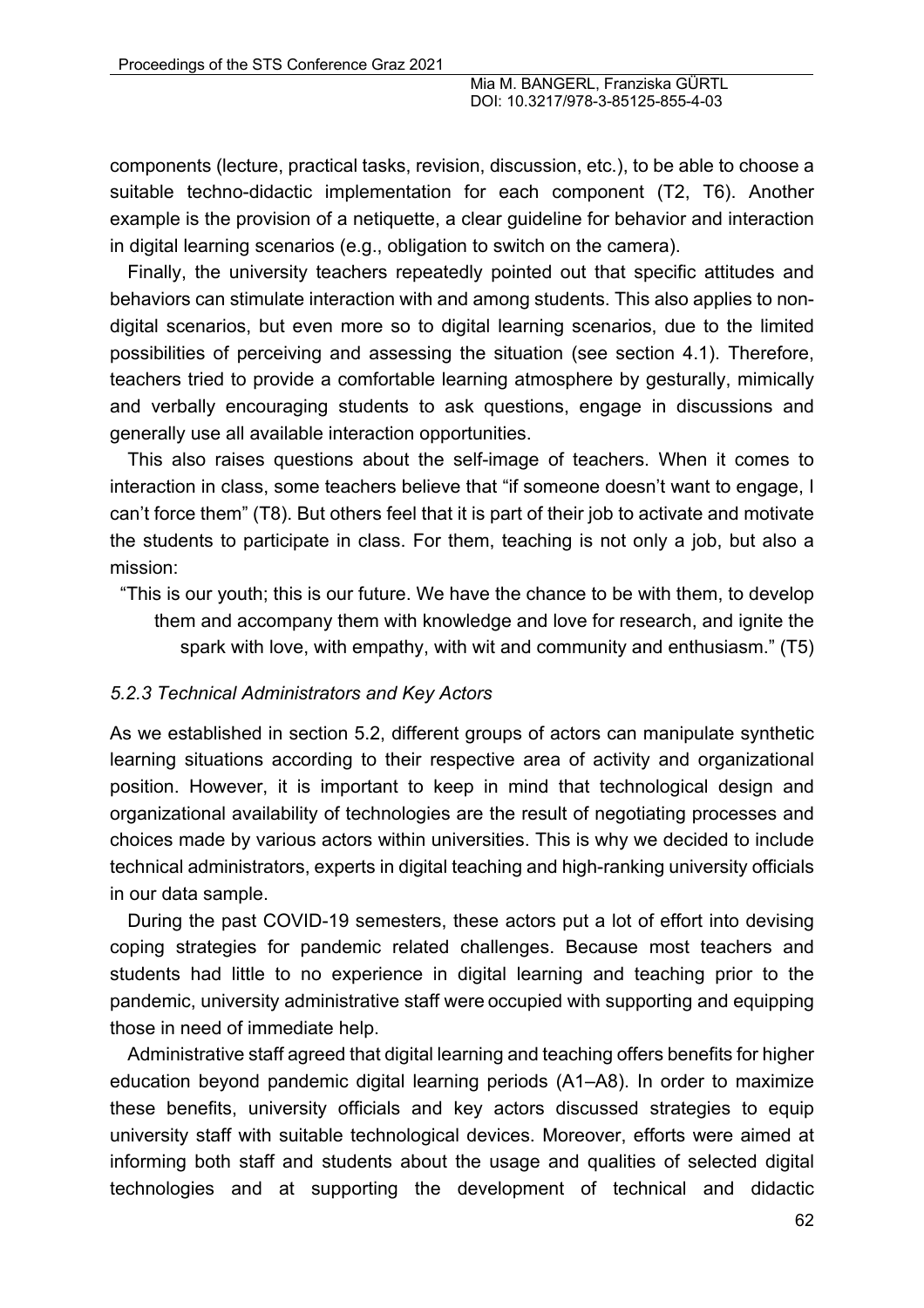competencies for digital learning and teaching. IT-services employees and digital teaching experts also strived to stay informed about current developments in digital technologies in order to select and support appropriate tools for their university's pool of technologies and services complying to data protection guidelines (A1, A3, A4, A5).

Furthermore, a need for better communication between groups of actors was recognized and a wish for designated feedback channels between the university and its faculty and students was expressed (A1, A2, A9, A10).

The interviewees also commented on the general importance of digital technologies in university teaching and learning. To them, it was crucial to make teachers and students realize that digital technologies are already present in everyday life and should therefore also be a part of higher education curricula (see also Adnan/Anwar 2020: 49). However, they did not see digital learning as a replacement, but rather as an enrichment for on-site teaching and learning. For them, the university of the future should make use of digital learning infrastructure where it is deemed beneficial:

"It is and was always our goal to return to on-campus teaching and working. Technology should complement, not replace, or else we can turn into a distance university altogether and only do distance learning." (A8)

# **6. Limitations**

Acknowledging some of the limitations of our research, we want to note once more that all of our results are preliminary and data collection is still ongoing. Also, our sample only contains data collected at Styrian universities. The ways in which synthetic learning situations affect interactional challenges may vary in different higher education contexts according to students' and teachers' expectations. Finally, the general setting of our research in the context of the COVID-19 pandemic affects how our participants make sense of their recent experiences in digital learning. Nevertheless, the pandemic experiences can be interpreted as a test phase for intensified digital learning which provides a useful basis for reflecting on the future of higher education. These results can help in imagining future potentials and challenges of incorporating digital technologies into higher education teaching and learning.

# **7. Conclusion**

In this study, we set out to explore interactional challenges in digital learning. By looking at digital teaching and learning experiences from multiple perspectives, we identified several interactional problems. Interactional problems in digital learning are linked to the mutual perception of the interactants, participatory commitment, technical affordances, competencies, and specific challenges related to communicative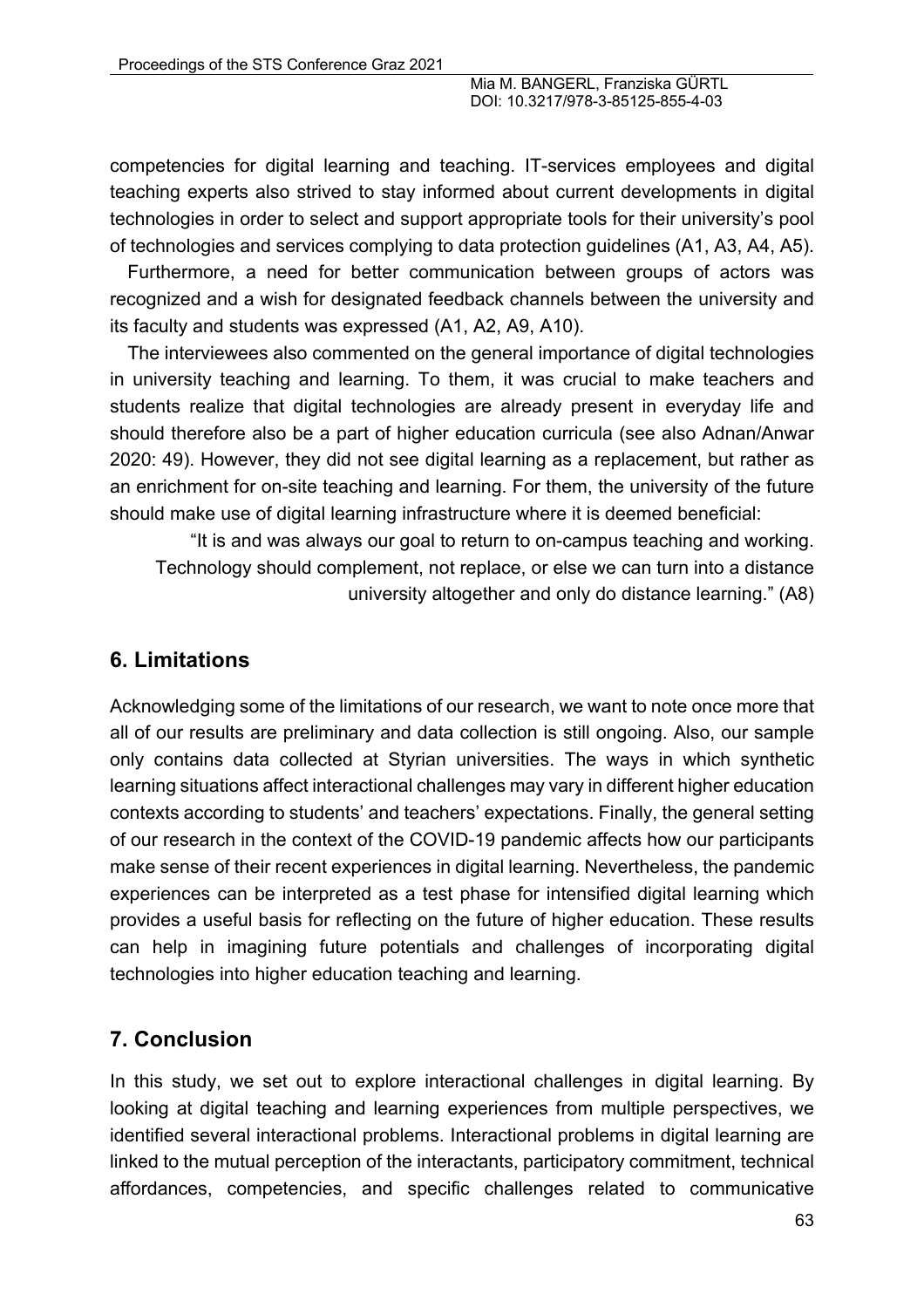demands of different academic disciplines. In addition, it has become clear that the use of digital technologies also offers potential for new forms of participation and learning.

We have seen that the configuration of synthetic learning situations may be shaped by different groups of actors (students, teachers, key actors) according to their specific communicative needs within their respective scope of action. Moreover, the configuration of the synthetic learning situation may be affected on a situational or a transsituational level. For example, students may control their level of engagement in digital classes by deliberately turning their cameras on or off in a particular class. Teachers may decide to alter their didactic concept spontaneously to respond to situational interactional needs. However, in most cases, only technical administrators can adapt existing digital teaching tools on a structural level by adding or removing features. In all cases, digital teaching tools can enhance digital learning if their affordances correspond to the communicative needs of the interactants to enable reliable coreference. Furthermore, both faculty and students can benefit from training programs aimed at improving didactic and digital competencies (see also Händel et al. 2020: 10).

In many cases, the configuration of the synthetic learning situation is shaped by negotiating processes between different groups of actors: For instance, teachers and students may agree on clear rules of conduct for digital learning to facilitate interaction in digital classes and thereby "co-creat[e]" (Turner et al. 2020: 95) interactional expectations for synthetic learning situations. Key members of the university administration may allow faculty and students to engage in participatory decisionmaking processes to decide on the available technological infrastructure and the development of a digitalization strategy aligned with the university's long-term development goals.

Pinch (2019: 423) calls for future research to address "technological choices specifically, and how they are negotiated as part of the interaction order". In our paper, we tried to hint at what an analysis of this kind might look like, as we have shown which kinds of interactional challenges may occur in digital learning that interactants need to address by appropriately configuring synthetic learning situations.

However, when thinking about the future of higher education and the long-term role of digital technologies, a critical perspective should be applied. In this context, it is essential to investigate which actors are involved in decision-making processes and which individuals and corporations may benefit from an increasing corporation of digital technologies into higher education. Particularly, questions related to digital inequality, personal data protection and security, privacy, digital discrimination and ethics, digital didactics and technological innovation offer diverse opportunities for future research.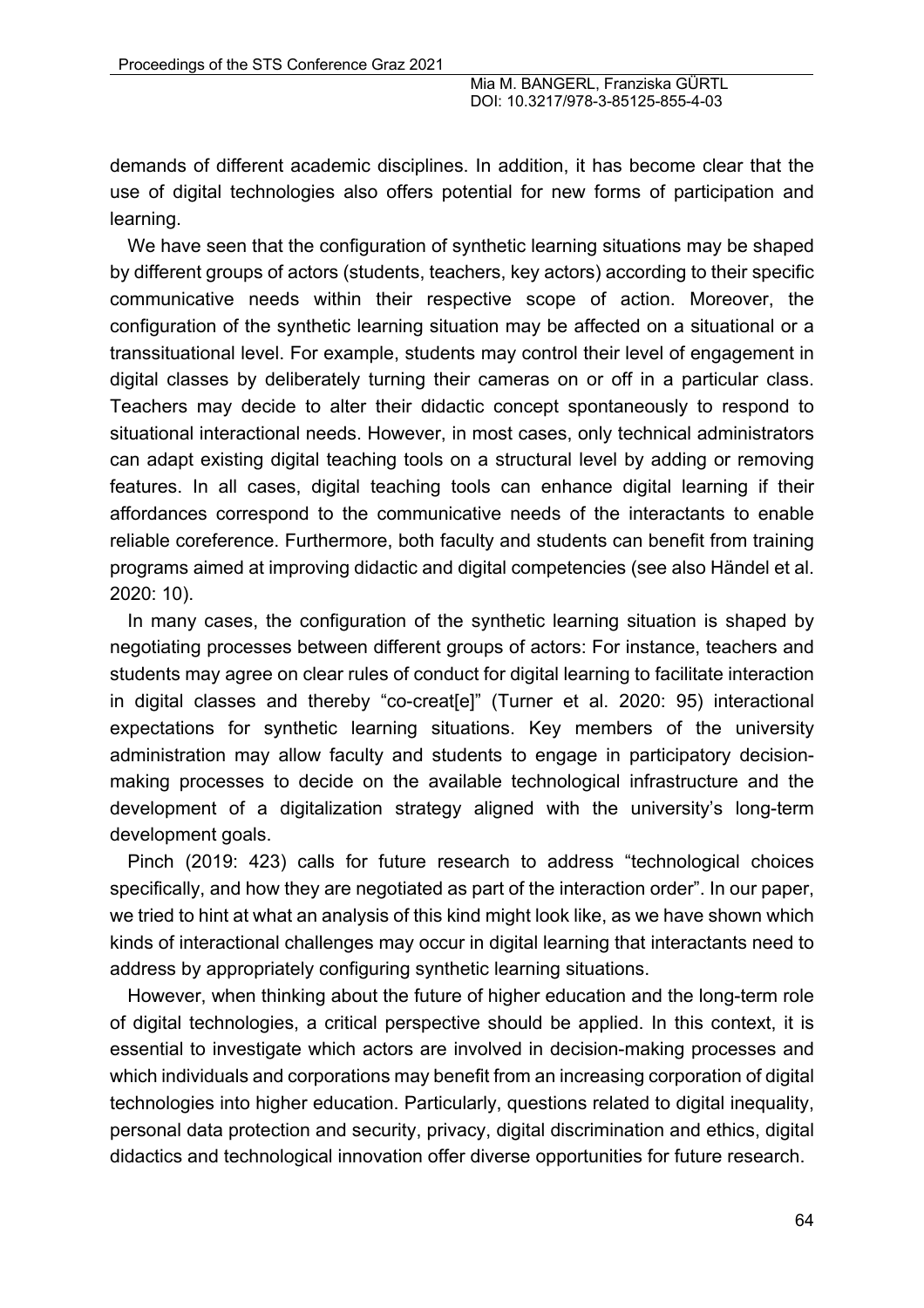## **References**

- Adnan, Muhammad; Anwar, Kainat (2020): Online learning amid the COVID-19 pandemic: Students' perspectives. In *Journal of Pedagogical Sociology and Psychology* 2 (1), pp. 45-51.
- Burgstahler, Sheryl; Corrigan, Bill; McCarter, Joan (2004): Making distance learning courses accessible to students and instructors with disabilities: A case study. In *Internet and Higher Education* 7, pp.233-246.
- Collins, Randall (2020): Social distancing as a critical test of the micro-sociology of solidarity. In *American journal of cultural sociology*, pp. 1–21.
- Davis, Jenny L.; Chouinard, James B. (2016): Theorizing Affordances: From Request to Refuse. In *Bulletin of Science, Technology & Society* 36 (4), pp. 241–248.
- Flick, Uwe; von Kardoff, Ernst; Steinke, Ines (2017): Was ist qualitative Forschung? Einleitung und Überblick. In Flick, Uwe; von Kardoff, Ernst; Steinke, Ines (Eds). *Qualitative Forschung. Ein Handbuch.* 12th edition. Reinbek bei Hamburg: Rowohlts enzyklopädie, pp. 13-29.
- Gašević, Dragan; Siemens, George; Dawson, Shane (2015): *Preparing for the digital university: a review of the history and current state of distance, blended, and online learning*. Technical Report. Athabasca University. Available online: http://doi.org/10.13140/RG.2.1.3515.8483.
- Gillis, Alanna; Krull, Laura M. (2020): COVID-19 Remote Learning Transition in Spring 2020: Class Structures, Student Perceptions, and Inequality in College Courses. In *Teaching Sociology* 48 (4), pp. 283–299.
- Goffman, Erving (1963): Behavior in Public Places. Notes on the Social Organization of Gatherings. New York: Free Press.
- Goffman, Erving (1983): The Interaction Order: American Sociological Association, 1982 Presidential Address. In *American Sociological Review* 48 (1), pp. 1-17.
- Händel, Marion; Stephan, Melanie; Gläser-Zikuda, Michaela; Kopp, Bärbel; Bendelier, Svendja; Ziegler, Alber (2020): Digital readiness and its effects on higher education students' socio-emotional perceptions in the context of the COVID-19 pandemic. In *Journal of Research on Technology in Education*, pp. 1-13.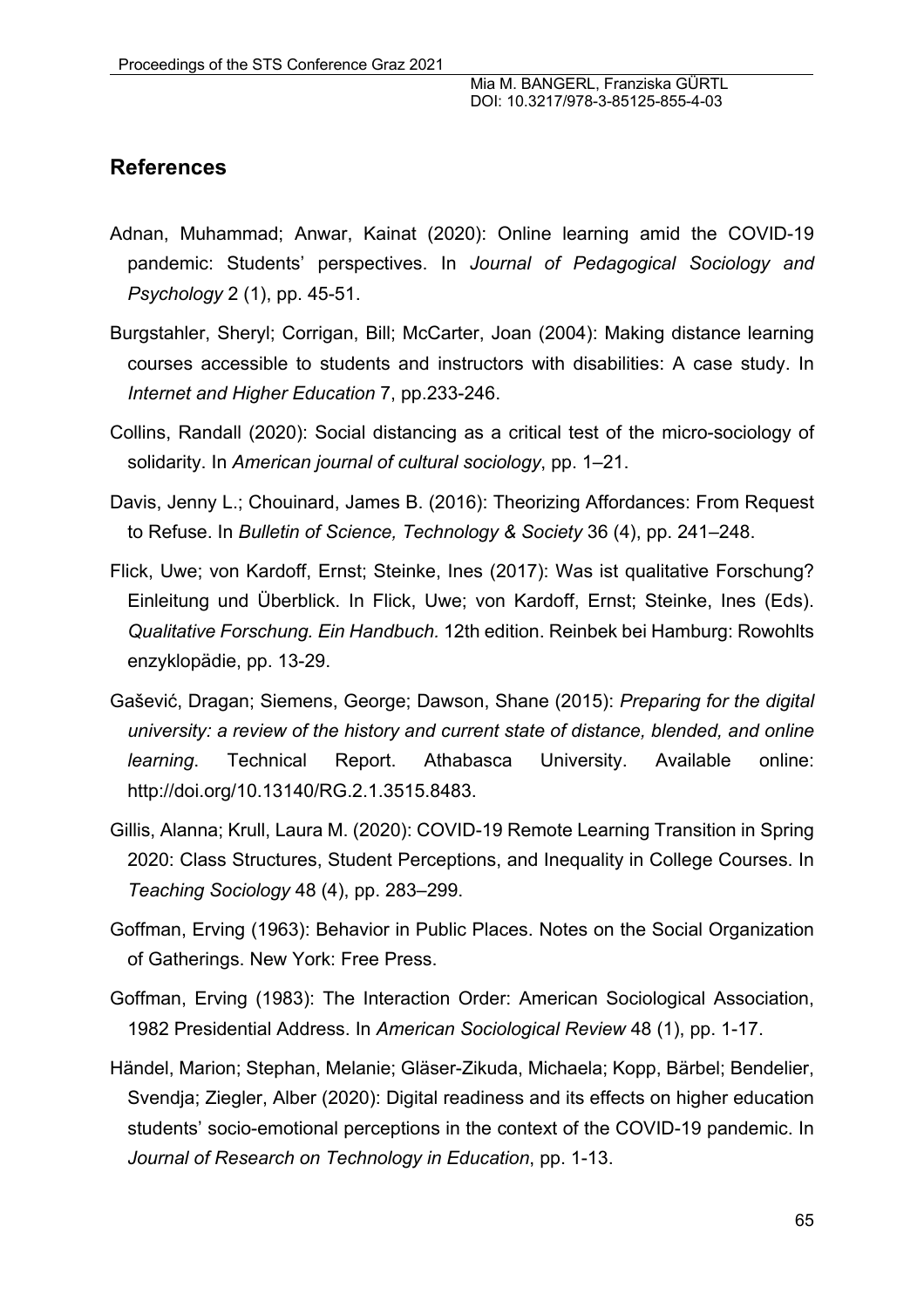- Hahn, Kornelia; Stempfhuber, Martin (2015): Präsenzen 2.0. Zur Einführung in die soziologische Erforschung differenzierter Präsenz. In Hahn, Kornelia; Stempfhuber, Martin (Eds.) *Präsenzen 2.0.* Wiesbaden: Springer Fachmedien Wiesbaden, pp. 7– 19.
- Hutchby, Ian (2001): Technologies, Texts and Affordances. *Sociology* 35 (2), pp. 441– 456.
- Houben, Daniel (2018): Von Ko-Präsenz zu Ko-Referenz Das Erbe Erving Goffmans im Zeitalter digitalisierter Interaktion. In Klemm, Matthias Peter; Staples, Ronald (Eds.) *Leib und Netz. Sozialität zwischen Verkörperung und Virtualisierung*. Wiesbaden: Springer VS, pp. 3–20.
- Klowait, Nils Oliver (2019): Interactionism in the age of ubiquitous telecommunication. In *Information, Communication & Society* 22 (5), pp. 605–621.
- Knorr-Cetina, Karin (2009): The Synthetic Situation: Interactionism for a Global World. In *Symbolic Interaction* 32 (1), pp. 61–87.
- Kuckartz, Udo (2016): *Qualitative Inhaltsanalyse: Methoden, Praxis, Computerunterstützung.* 3rd updated edition. Weinheim, Basel: Beltz Juventa.
- Matos, João Filipe (2014): Princípios orientadores para o desenho de cenários de aprendizagem, Instituto de Educação, Lisboa. Available online: http://ftelab.ie.ulisboa.pt/tel/gbook/wp-content/uploads/2017/05/cenarios\_ aprendizagem\_2014\_v4.pdf.
- Muhle, Florian (2021): Sei aufmerksam! Über den Kampf um An- und Abwesenheit in Lehrveranstaltungen. In Lahm, Swantje; Hoebel, Thomas (Eds) *Kleine Soziologie des Studierens. Eine Navigationshilfe für sozialwissenschaftliche Fächer*. Opladen, Toronto, Stuttgart: Verlag Barbara Budrich; UTB, pp. 40–45.
- Pedro, Ana; Piedade, João; Matos, João Filipe; Pedro, Neuza (2019): Redesigning initial teacher's education practices with learning scenarios. In *The International Journal of Information and Learning Technology* 36 (3), pp. 266–283.
- Pinch, Trevor (2010): The Invisible Technologies of Goffman's Sociology: From the Merry-Go-Round to the Internet. *Technology and Culture* 51 (2), pp. 409–424.
- Przyborski, Aglaja; Wohlrab-Sahr, Monika (2014): Forschungsdesigns für die qualitative Sozialforschung. In Baur, Nina; Blasius, Jörg (Eds): *Handbuch Methoden der empirischen Sozialforschung*. Wiesbaden: Springer VS, pp. 117-133.